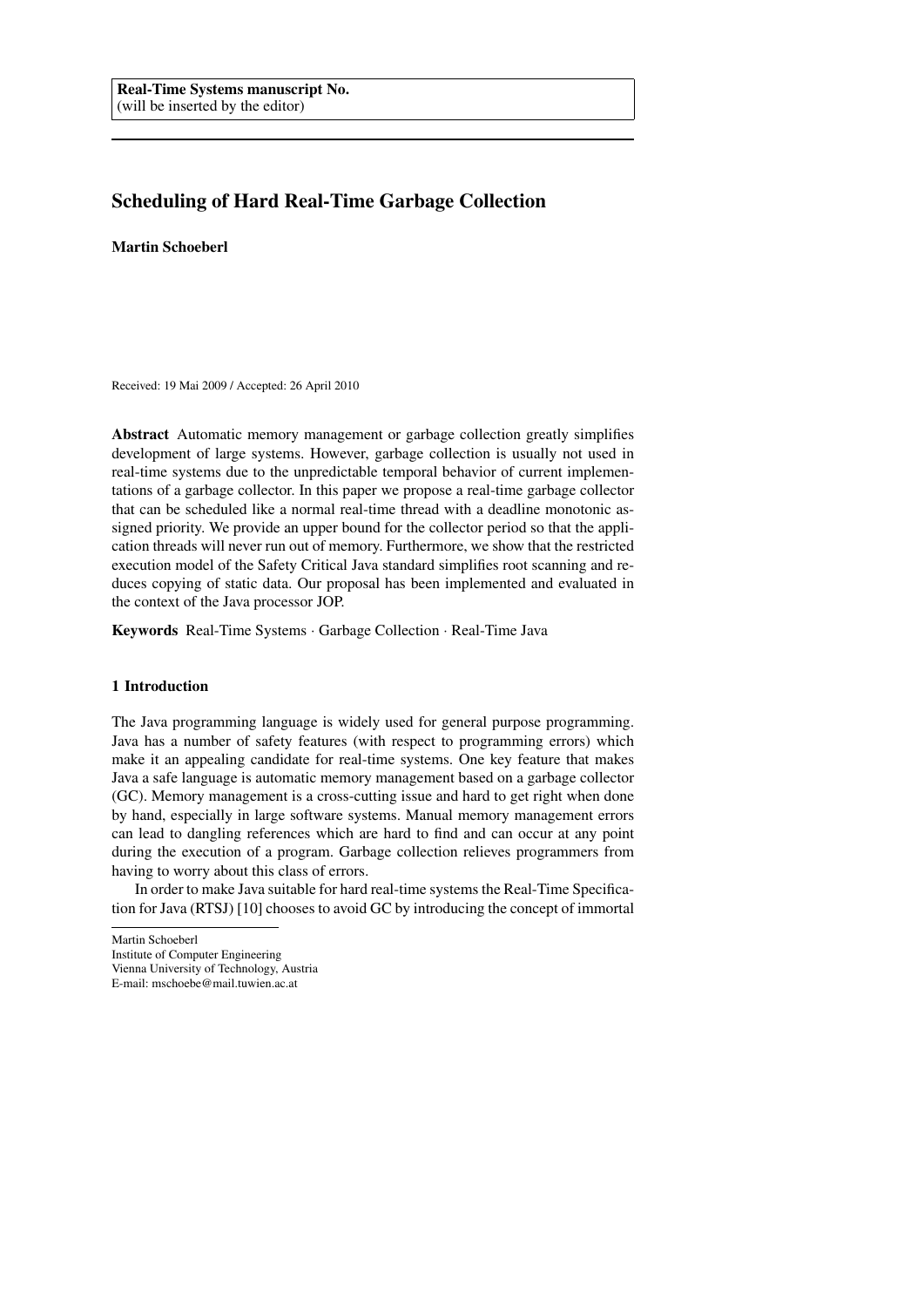and scoped memory areas and no-heap real-time threads. A scoped memory area is a region which supports linear time allocation of objects and bulk deallocation. The RTSJ mandates write barriers to prevent dangling pointers. Any reference assignment must ensure that the referred object has a lifetime at least as long as that of the target of the assignment. Scoped memories are thus safer than explicit memory management, but still hard to use correctly [\[20,](#page-35-1)[23\]](#page-36-0). An alternative that is an active area of research is garbage collection algorithms with real-time guarantees.

We believe that for the acceptance of Java for real-time systems, the restrictions imposed by the RTSJ are too strong. To simplify creation of possible large real-time applications, most of the code should be able to use the GC managed heap. For a collector to be used in real-time systems two points are essential:

- The GC has to keep up with the garbage generated by the application threads to avoid out-of-memory stalls
- The GC has to be incremental with a short maximum blocking time that has to be known
- All GC operations, such as object allocation, write barriers, root scanning, tracing, and object copying need to be time predictable.

The first issue that has to be considered is scheduling the GC so that the GC collects enough garbage. The memory demands (static and dynamic) by the application threads have to be analyzed. These requirements, together with the properties of the GC, result in scheduling parameters for the GC thread. In this paper we present a solution to calculate the maximum period of the GC thread that will collect enough memory in each collector cycle so we will never run out of memory. The collector cycle depends on the heap size and the allocation rate of the application threads.

The second point is necessary to limit interference between the GC thread and high-priority threads. It is also essential to minimize the overhead introduced by readand write-barriers, which are necessary for synchronization between the GC thread and the application threads. The design of a GC within these constraints is described in [\[36,](#page-36-1)[33\]](#page-36-2) and summarized in Section [4.](#page-18-0)

Time predictability of individual GC operations depends in the implementation of the GC. Although the main focus of this paper is on the derivation of the maximum GC period, the evaluation section provides some details of a time-predictable GC implementation.

To distinguish between other garbage collectors and a collector for (hard) realtime systems we define a real-time collector as follows:

A real-time garbage collector provides time predictable automatic memory management for tasks with a bounded memory allocation rate with minimal temporal interference to tasks that use only static memory.

To avoid heap fragmentation (external or internal) a real-time GC has to compact the heap. A compacted heap results in a time-predictable object allocation. Compaction can be either performed on the full heap with a *mark-compact* collector or with a *copying* collector. In Section [2,](#page-3-0) the maximum period for both variants is analyzed. As the maximum period is similar for both algorithms and a copying collector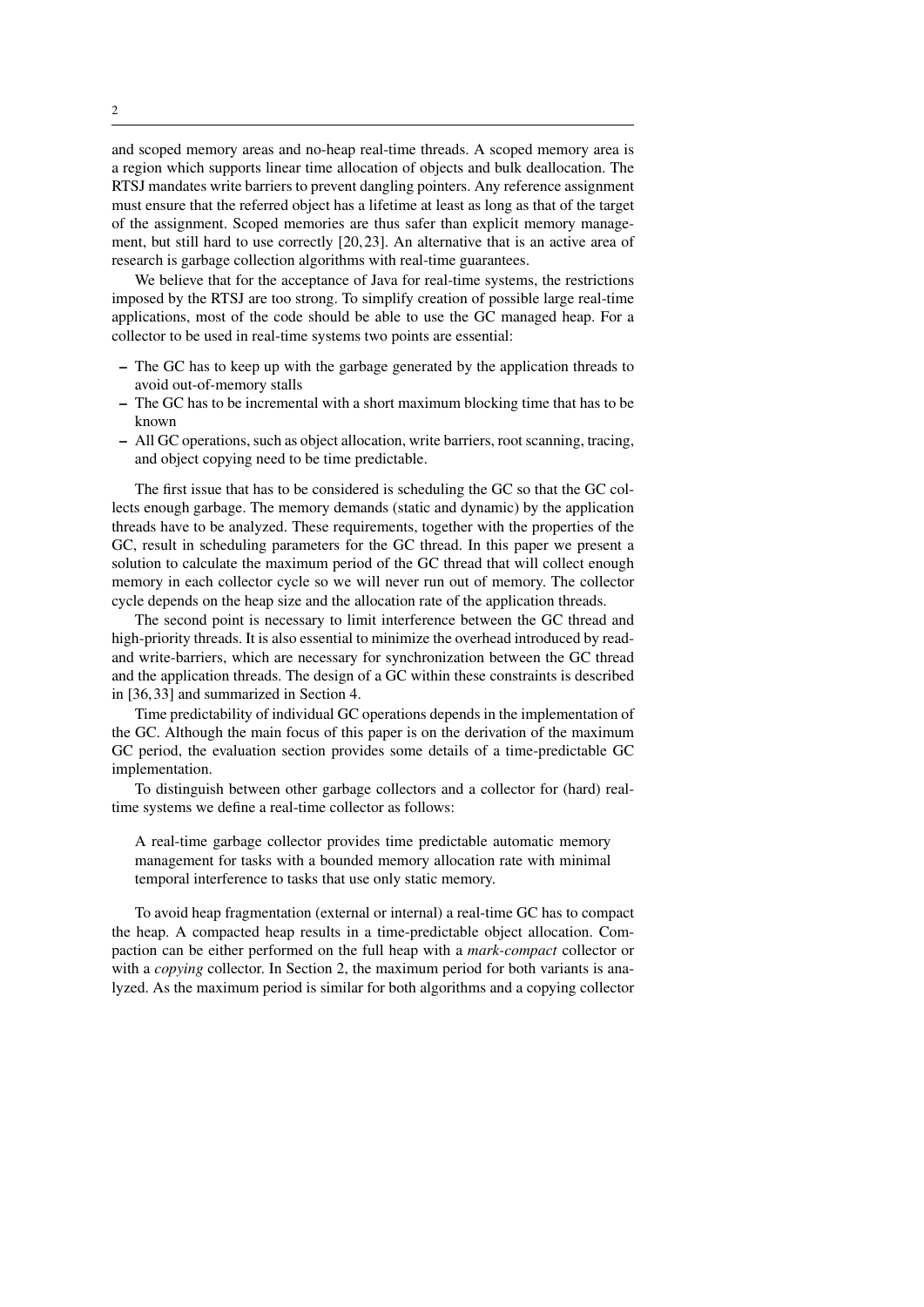moves less objects we have chosen to implement a copying collector for the evaluation. The collector presented in this paper is based on the work by Steele [\[38\]](#page-36-3), Dijkstra [\[14\]](#page-35-2) and Baker [\[8\]](#page-35-3). However, the copying collector is changed to perform the copy of an object concurrently by the collector and not as part of the mutator work. Therefore we name it *concurrent-copy* collector.

We will use the terms first introduced by Dijkstra with his *On-the-Fly* concurrent collector [\[14\]](#page-35-2). The application is called the *mutator* to reinforce that the application changes (mutates) the object graph while the GC does the collection work. The GC process is simply called *collector*. In the following discussion we will use the color scheme of white, gray, and black objects:

- Black indicates that the object and all immediate descendants have been visited by the collector.
- Grey objects have been visited, but the descendants may not have been visited by the collector, or the mutator has changed the object.
- White objects are unvisited. At the beginning of a GC cycle all objects are white. At the end of the tracing, all white objects are garbage.

At the end of a collection cycle all black objects are live (or floating garbage) and all white objects are garbage.

# 1.1 Incremental Collection

An incremental collector can be realized in two ways: either by doing part of the work on each allocation of a new object or by running the collector as an independent process. For a single-threaded application, the first method is simpler as less synchronization between the application and the collector is necessary. For a multithreaded environment there is no advantage by interleaving collector work with object allocation. In this case we need synchronization between the collector work done by one thread and the manipulation of the object graph performed by the other mutator thread. Therefore we will consider a concurrent solution where the collector runs in its own thread or processor. It is even possible to realize the collector as dedicated hardware [\[15\]](#page-35-4).

# 1.2 Conservatism

Incremental collector algorithms are conservative, meaning that objects becoming unreachable during collection are not collected by the collector — they are floating garbage. Many approaches exist to reduce this conservatism in the general case. However, algorithms that completely avoid floating garbage are impractical. For different conservative collectors the worst-case bounds are all the same (i.e., all objects that become unreachable during collection remain floating garbage). Therefore the level of conservatism is not an issue for real-time collectors.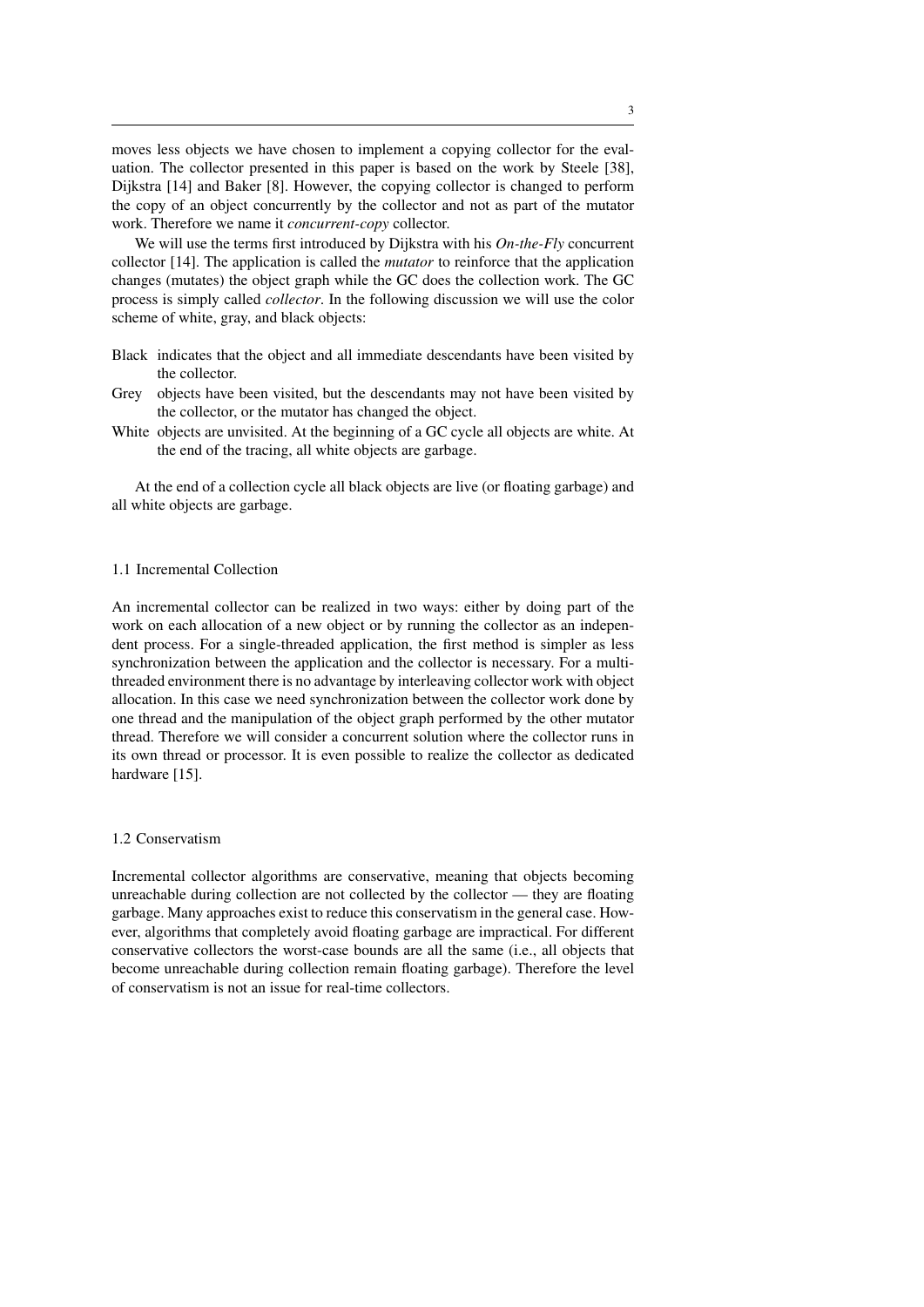# 1.3 Safety Critical Java

In [\[35\]](#page-36-4) a profile for safety-critical Java (SCJ) is defined. SCJ is also an evolving standard under the Java Community Process (JSR 302) [\[16\]](#page-35-5) for future safety-critical systems. SCJ has two interesting properties that may simplify the implementation of a real-time collector: firstly, the split between initialization and mission phase, and secondly the simplified threading model (which also mandates that self-blocking operations are illegal in the mission phase). During initialization of the application a SCJ virtual machine does not have to meet any real-time constraints (other than possibly a worst case bound on the entire initialization phase). It is perfectly acceptable to use a non-real-time GC implementation during this phase – even a stop-the-world GC. As the change from initialization to mission phase is explicit, it is clear when the virtual machine must initiate real-time collection and which code runs during the mission phase.

Simplifying the threading model has the following advantage, if the collector thread runs at a lower priority than all other threads in the system, it is the case that when it runs *all* other threads have returned from their calls to run(). This is trivially true due to the priority preemptive scheduling discipline.<sup>[1](#page-3-1)</sup> Any thread that has not returned from its run() method will preempt the GC until it returns. This has the side effect that the GC will never see a root in the call stack of another thread. Therefore, the usually atomic operation of scanning call stacks can be omitted in the mission phase. We will elaborate on this property in Section [3.](#page-16-0)

This paper is an extended version of [\[29\]](#page-36-5) and the remainder of this paper is structured as follows: Section [2](#page-3-0) is the main section of the paper and provides the bound of the maximum collector period for mark-compact and concurrent-copy collectors. In Section [3,](#page-16-0) we describe possible simplifications of the GC algorithm when the application is structured according to the SCJ specification. We describe an implementation of a concurrent-copy GC on the Java processor JOP and evaluate our design in Section [4.](#page-18-0) It has to be noted that the analysis of the maximum GC period is independent of the concrete implementation. The findings are discussed in Section [5](#page-31-0) and compared to related work in Section [6.](#page-33-0) The paper is concluded in Section [7.](#page-34-0)

## <span id="page-3-0"></span>2 Scheduling of the Collector Thread

In the following section, we provide a bound on the maximum collector period so that no mutator thread runs out of memory. To provide this bound, the size of the heap, the maximum allocation rate of the mutator threads, and the maximum lifetime of objects needs to be known. The heap size is known statically. The maximum allocation rate can be analyzed similar to the worst-case execution time (WCET). To derive the maximum allocation rate, a WCET tool, such as [\[32\]](#page-36-6), can be adapted by setting the execution cost for an allocation instruction to the size of the object and to zero for other instructions. Therefore, the mutator threads need to be statically analyzable, e.g., all loops and the recursion depths needs to be bounded. This is a common restric-

<span id="page-3-1"></span><sup>1</sup> If we would allow blocking in the application threads, we would also need to block the GC thread.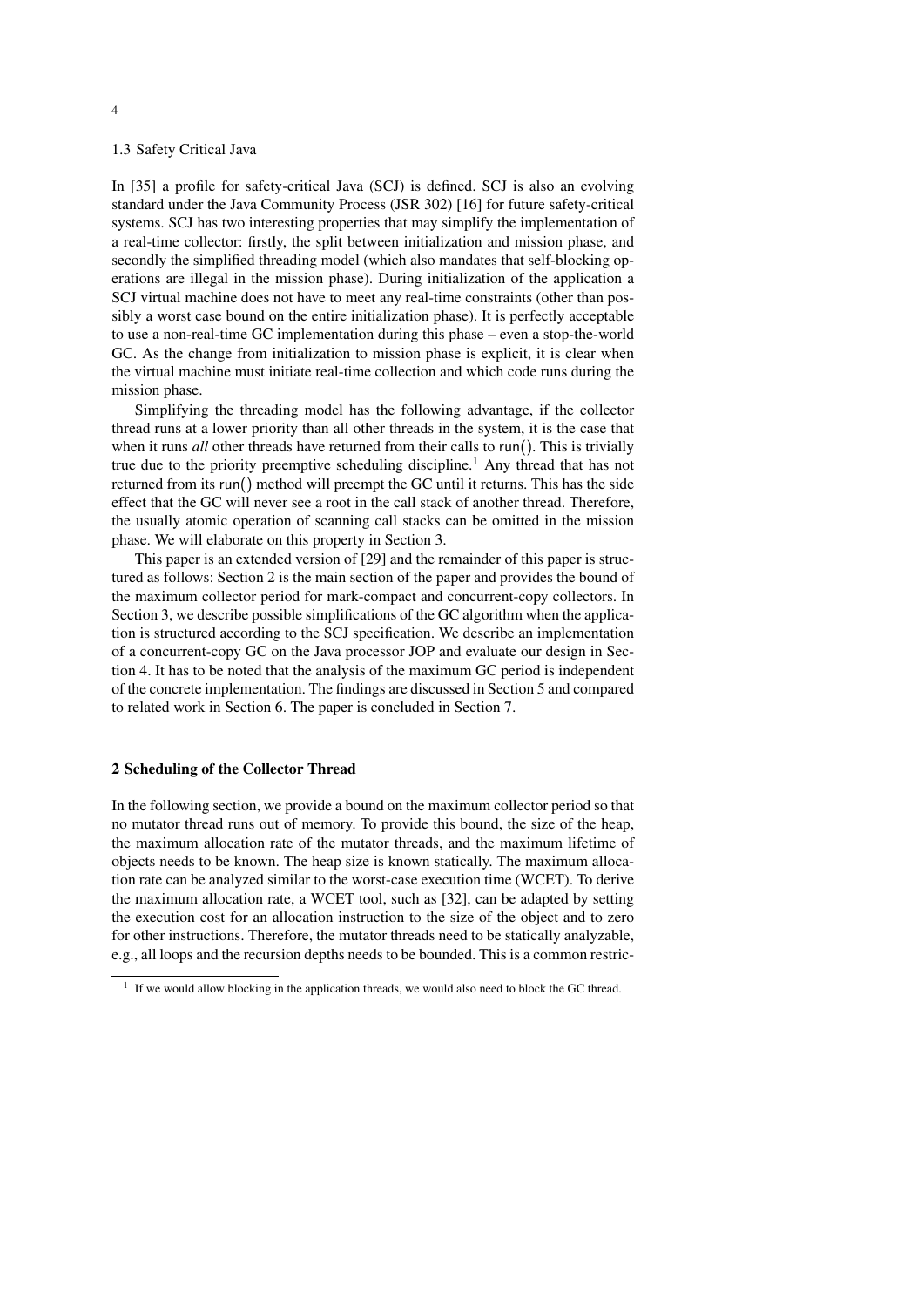tion for hard real-time systems. For the maximum lifetime of objects an inter-thread analysis has to be performed, which is an interesting research challenge.

The collector work can be scheduled either *work* based or *time* based. On a work based scheduling, as performed in [\[37\]](#page-36-7), an incremental part of the collector work is performed at object allocation. This approach sounds quite natural as threads that allocate more objects have to pay for the collector work. Furthermore, no additional collector thread is necessary. The main issue with this approach is to determine how much work has to be done on each allocation – a non trivial question as collection work consists of different phases. A more subtle question is: Why should a high frequency (and high priority) thread increase its WCET by performing collector work that does not have to be done at that period? Leaving the collector work to a thread with a longer period allows higher utilization of the system.

On a time based scheduling of the collector work, the collector runs in its own thread. Scheduling this thread as a *normal* real-time thread is quite natural for a hard real-time system. The question is: which priority to assign to the collector thread? The Metronome collector [\[7\]](#page-35-6) uses the highest priority for the collector. Robertz and Henriksson [\[25\]](#page-36-8) and Schoeberl [\[29\]](#page-36-5) argue for the lowest priority. When building hard real-time systems the answer must take scheduling theory into consideration: the priority is assigned according to the period, either rate monotonic [\[19\]](#page-35-7) or more general deadline monotonic [\[3\]](#page-35-8). Assuming that the period of the collector is the longest in the system and the deadline equals the period the collector gets the lowest priority.

In this section, we provide an upper bound for the collector period so that the application threads will never run out of memory. The collector period, besides the WCET of the collector, is the single parameter of the collector that can be incorporated in standard schedulability analysis.

The following symbols are used in this section: heap size for a mark-compact collector  $(H_{MC})$  and for a concurrent-copying collector  $(H_{CC})$  containing both semispaces, period of the GC thread  $(T_{GC})$ , period of a single mutator thread  $(T_M)$ , period of mutator thread *i* (*Ti*) from a set of threads, and memory amount allocated by a single mutator  $(a)$  or by mutator  $i(a_i)$  from a set of threads.

We assume that the mutator allocates all memory at the start of the period and the memory becomes garbage at the end. In other words the memory is live for one period. This is the worst-case, $2$  but very common as we can see in the following code fragment.

```
for (;;) {
   Node n = new Node();
   work(n);
   waitForNextPeriod();
}
```
The object Node is allocated at the start of the period and n will reference it until the next period when a new Node is created and assigned to n. In this example we assume that no reference to Node is stored (inside work) to an object with a longer lifetime.

<span id="page-4-0"></span> $2$  See Section [2.3.6](#page-15-0) for an example where the worst-case lifetime is two periods.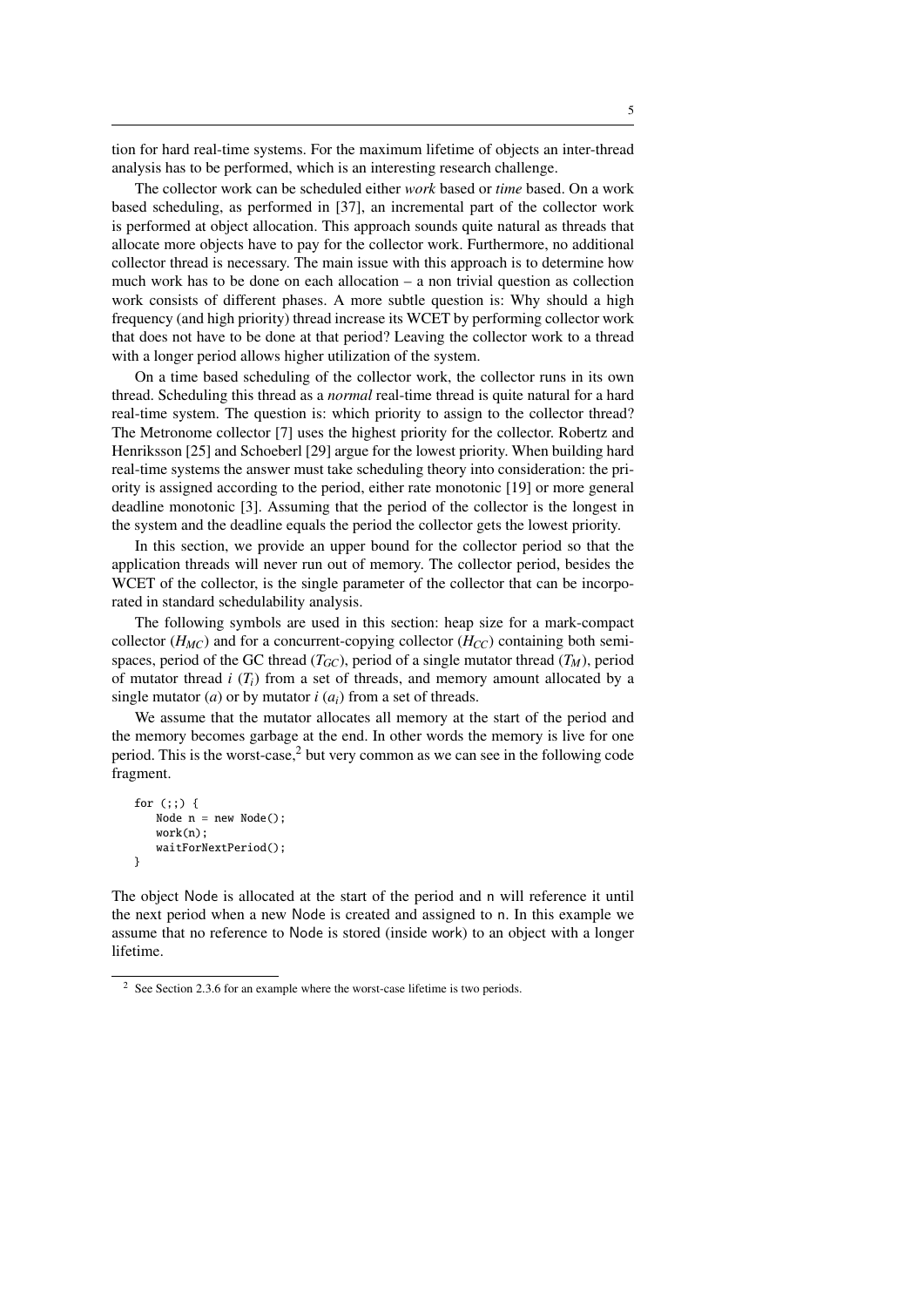

in the middle (marking)



before compaction



after compaction



<span id="page-5-1"></span>





<span id="page-5-2"></span>Fig. 2 Heap usage during a concurrent-copy collection cycle

#### 2.1 An Example

We start our discussion with a simple example<sup>[3](#page-5-0)</sup> where the collector period is 3 times the mutator period ( $T_{GC} = 3T_M$ ) and a heap size of 8 objects (8*a*). We show the heap during one GC cycle for a mark-compact and a concurrent-copy collector. The following letters are used to show the status of a memory cell (that contains one object from the mutator in this example) in the heap:  $g_i$  is garbage from mutator cycle  $i$ ,  $l$ 

<span id="page-5-0"></span><sup>&</sup>lt;sup>3</sup> The relation between the heap size and the mutator/collector proportion is an arbitrary value in this example. We will provide the exact values in the next sections.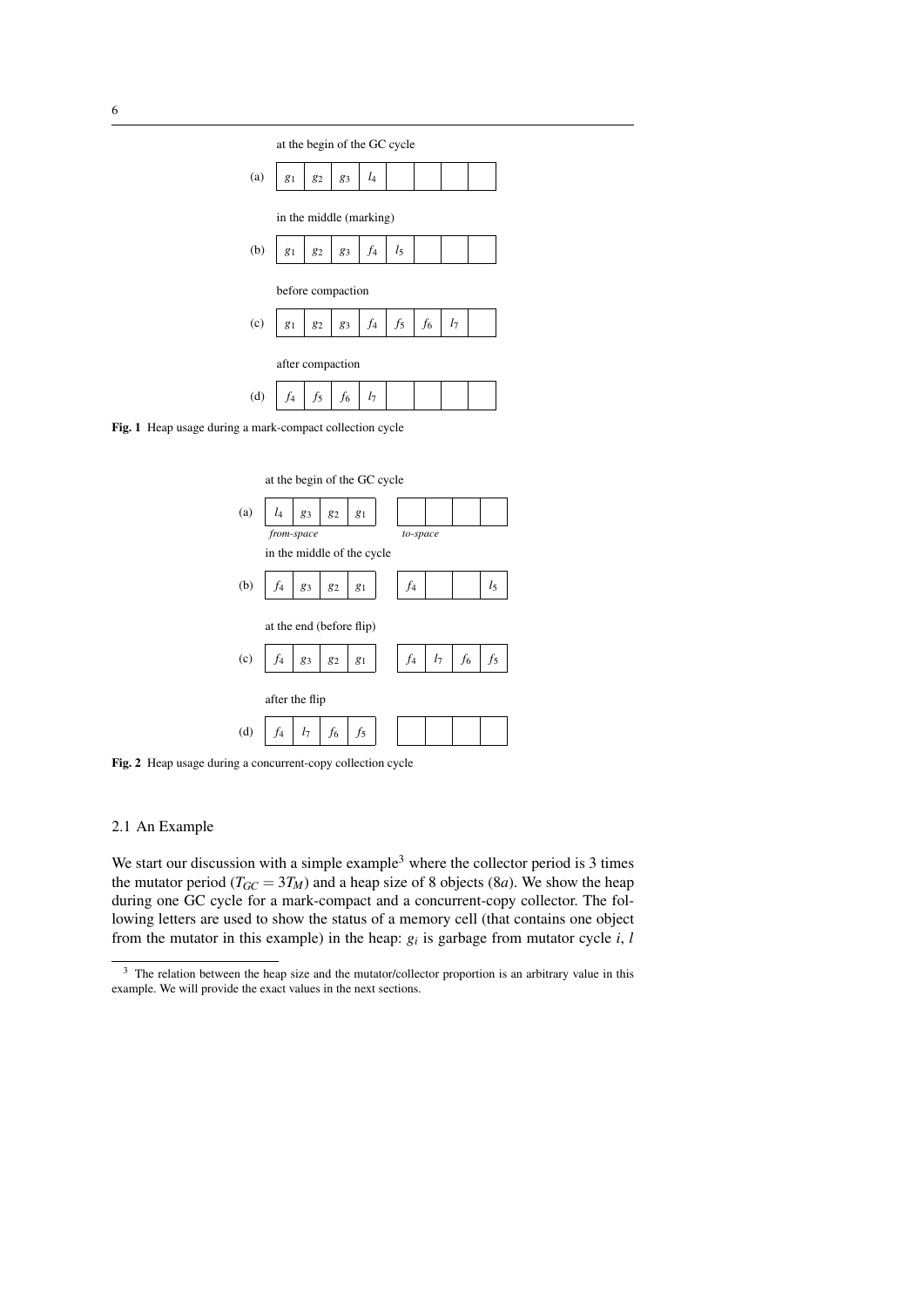is the live memory, and *f* is floating garbage. We assume that all objects that become unreachable during the collection remain floating garbage.

Figure [1](#page-5-1) shows the changes in the heap during one collection cycle. At the start (sub-figure (a)) there are three objects  $(g_1, g_2, \text{ and } g_3)$  left over from the last cycle (floating garbage) which are collected by the current cycle and one live object *l*4. During the collection the live objects become unreachable and are now floating garbage (e.g. *f*<sup>4</sup> in sub-figure (b)). At the end of the cycle, just before compacting, we have three garbage cells  $(g_1-g_3)$ , three floating garbage cells  $(f_4-f_6)$  and one live cell  $l_7$  (sub-figure (c)). Compaction moves the floating garbage and the live cell to the start of the heap and we end up with four free cells (sub-figure (d)). The floating garbage will become garbage in the next collection cycle and we start over with the first sub-figure with three garbage cells and one live cell.

Figure [2](#page-5-2) shows one collection cycle of the concurrent-copy collector. We have two memory spaces: the *from-space* and the *to-space*. Again we start (sub-figure (a)) the collection cycle with one live cell and three garbage cells left over from the last cycle. Note that the order of the cells is different from the previous example. New cells are allocated in the to-space from the top of the heap, whereas moved cells are allocated from the bottom of the heap. Sub-figure (b) shows a snapshot of the heap during the collection: formerly live object  $l_4$  is already floating garbage  $f_4$  and copied into to-space. A new cell  $l_5$  is allocated in the to-space. Before the flip of the two semi-spaces (sub-figure (c)) the from-space contains the three garbage cells  $(g_1-g_3)$ and the to-space the three floating garbage cells  $(f_4 - f_6)$  and one live cell  $l_7$ . Subfigure (d) shows the heap after the flip: The from-space contains the three floating cells which will be garbage cells in the next cycle and the one live cell. The to-space is now empty.

From this example we see that the necessary heap size for a mark-compact collector is similar to the heap size for a copying collector. We also see that the compacting collector has to move more cells (all floating garbage cells and the live cell) than the copying collector (just the one cell that is live at the beginning of the collection).

#### 2.2 Minimum Heap Size

In this section, we show the memory bounds for a mark-compact collector with a single heap memory and a concurrent-copying collector with the two spaces *fromspace* and *to-space*.

### <span id="page-6-0"></span>*2.2.1 Mark-Compact*

For the mark-compact collector, the heap *HMC* can be divided into allocated memory *M* and free memory *F*

$$
H_{MC} = M + F = G + \overline{G} + L + F \tag{1}
$$

where *G* is garbage at the start of the collector cycle that will be reclaimed by the collector. Objects that become unreachable during the collection cycle and will not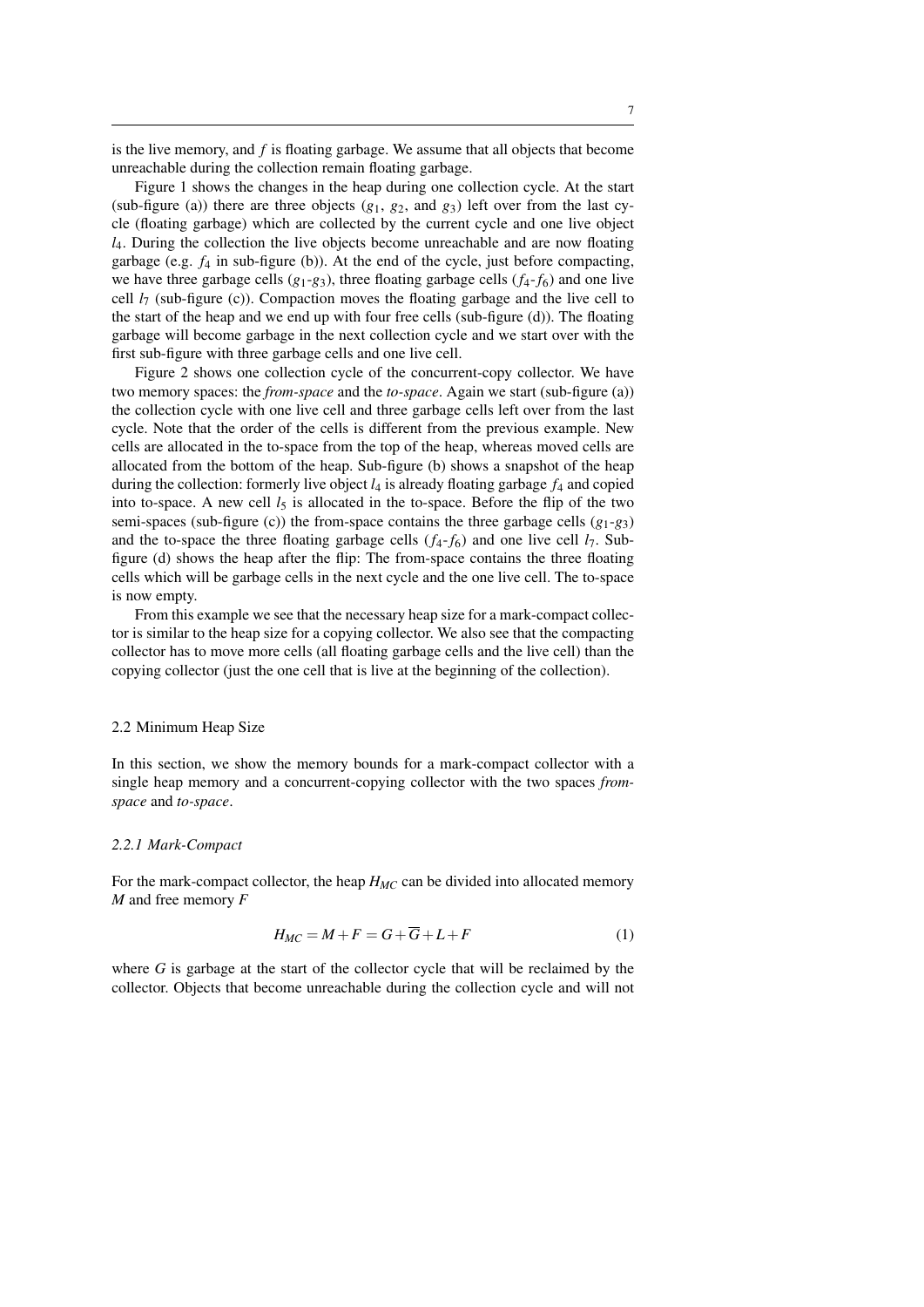be reclaimed are floating garbage  $\overline{G}$ . These objects will be detected in the next collection cycle. We assume the worst case that all objects that die during the collection cycle will not be detected and therefore are floating garbage. *L* denotes all live, i.e., reachable, objects. *F* is the remaining free space.

We have to show that we will never run out of memory during a collection cycle  $(F \geq 0)$ . The amount of allocated memory *M* has to be less than or equal to the heap size *HMC*

$$
H_{MC} \ge M = G + \overline{G} + L \tag{2}
$$

<span id="page-7-4"></span>In the following proof the superscript *n* denotes the collection cycle. The subscript letters *S* and *E* denote the value at the start and the end of the cycle, respectively.

<span id="page-7-0"></span>Lemma 1 *For a collection cycle the amount of allocated memory M is bounded by the maximum live data Lmax at the start of the collection cycle and two times Amax, the maximum data allocated by the mutator during the collection cycle.*

$$
M \le L_{max} + 2A_{max} \tag{3}
$$

*Proof* During a collection cycle *G* remains constant. All live data that becomes unreachable will be floating garbage. Floating garbage  $\overline{G}_E$  at the end of cycle *n* will be detected (as garbage *G*) in cycle  $n+1$ .

<span id="page-7-1"></span>
$$
G^{n+1} = \overline{G}_E^n \tag{4}
$$

The mutator allocates *A* memory and transforms part of this memory and part of the live data at the start  $L_S$  to floating garbage  $\overline{G}_E$  at the end of the cycle.  $L_E$  is the data that is still reachable at the end of the cycle.

<span id="page-7-2"></span>
$$
L_S + A = L_E + \overline{G}_E \tag{5}
$$

with  $A \leq A_{max}$  and  $L_s \leq L_{max}$ . A new collection-cycle start immediately follows the end of the former cycle. Therefore the live data remains unchanged.

<span id="page-7-3"></span>
$$
L_S^{n+1} = L_E^n \tag{6}
$$

We will show that [\(3\)](#page-7-0) is true for cycle 1. At the start of the first cycle we have no garbage ( $G = 0$ ) and no live data ( $L<sub>S</sub> = 0$ ). The heap contains only free memory.

$$
M_S^1 = 0 \tag{7}
$$

During the collection cycle the mutator allocates  $A<sup>1</sup>$  memory. Part of this memory will be live at the end and the remaining will be floating garbage.

$$
A^1 = L_E^1 + \overline{G}_E^1 \tag{8}
$$

Therefore at the end of the first cycle

$$
M_E^1 = L_E^1 + \overline{G}_E^1
$$
  
\n
$$
M^1 = A^1
$$
\n(9)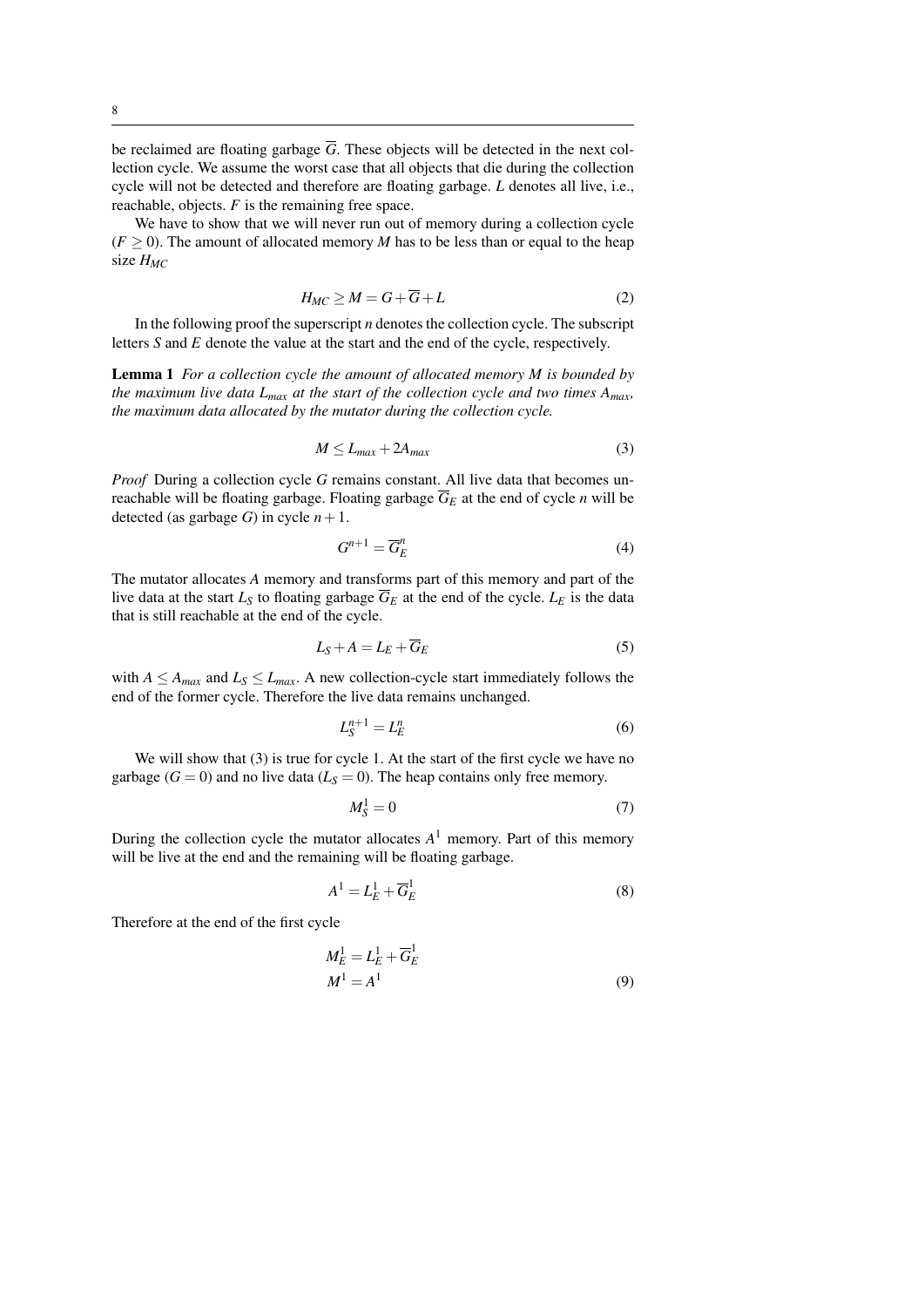$\Box$ 

As  $A^1 \leq A_{max}$  [\(3\)](#page-7-0) is fulfilled for cycle 1.

Under the assumption that  $(3)$  is true for cycle *n*, we have to show that  $(3)$  holds for cycle  $n+1$ .

$$
M^{n+1} \le L_{max} + 2A_{max} \tag{10}
$$

$$
M^n = G^n + \overline{G}_E^n + L_E^n \tag{11}
$$

$$
M^{n+1} = G^{n+1} + \overline{G}_E^{n+1} + L_E^{n+1}
$$
\n(12)

$$
= \overline{G}_E^n + L_S^{n+1} + A^{n+1}
$$
 apply (4) and (5)  
\n
$$
= \overline{G}_E^n + L_E^n + A^{n+1}
$$
 apply (6)  
\n
$$
= L_S^n + A^n + A^{n+1}
$$
 apply (5) (13)

 $A$ s  $L_S \le L_{max}$ ,  $A^n \le A_{max}$  and  $A^{n+1} \le A_{max}$ 

$$
M^{n+1} \le L_{max} + 2A_{max} \tag{14}
$$

## *2.2.2 Concurrent-Copy*

In the following section, we will show the memory bounds for a concurrent-copying collector with the two spaces *from-space* and *to-space*. We will use the same symbols as in Section [2.2.1](#page-6-0) and denote the maximum allocated memory in the from-space as  $M_{From}$  and the maximum allocated memory in the to-space as  $M_{To}$ .

For a copying-collector the heap *HCC* is divided in two equal sized spaces *HFrom* and  $H_{To}$ . The amount of allocated memory *M* in each semi-space has to be less than or equal to  $\frac{H_{CC}}{2}$ 

<span id="page-8-1"></span>
$$
H_{CC} = H_{From} + H_{To} \ge 2M\tag{15}
$$

<span id="page-8-0"></span>Lemma 2 *For a collection cycle, the amount of allocated memory M in each semispace is bounded by the maximum live data Lmax at the start of the collection cycle and Amax, the maximum data allocated by the mutator during the collection cycle.*

$$
M \le L_{max} + A_{max} \tag{16}
$$

*Proof* Floating garbage at the end of cycle *n* will be detectable garbage in cycle  $n+1$ 

$$
G^{n+1} = \overline{G}_E^n \tag{17}
$$

Live data at the end of cycle *n* will be the live data at the start of cycle  $n+1$ 

$$
L_S^{n+1} = L_E^n \tag{18}
$$

The allocated memory *MFrom* in the from-space contains garbage *G* and the live data at the start *L<sup>s</sup>* .

$$
M_{From} = G + L_S \tag{19}
$$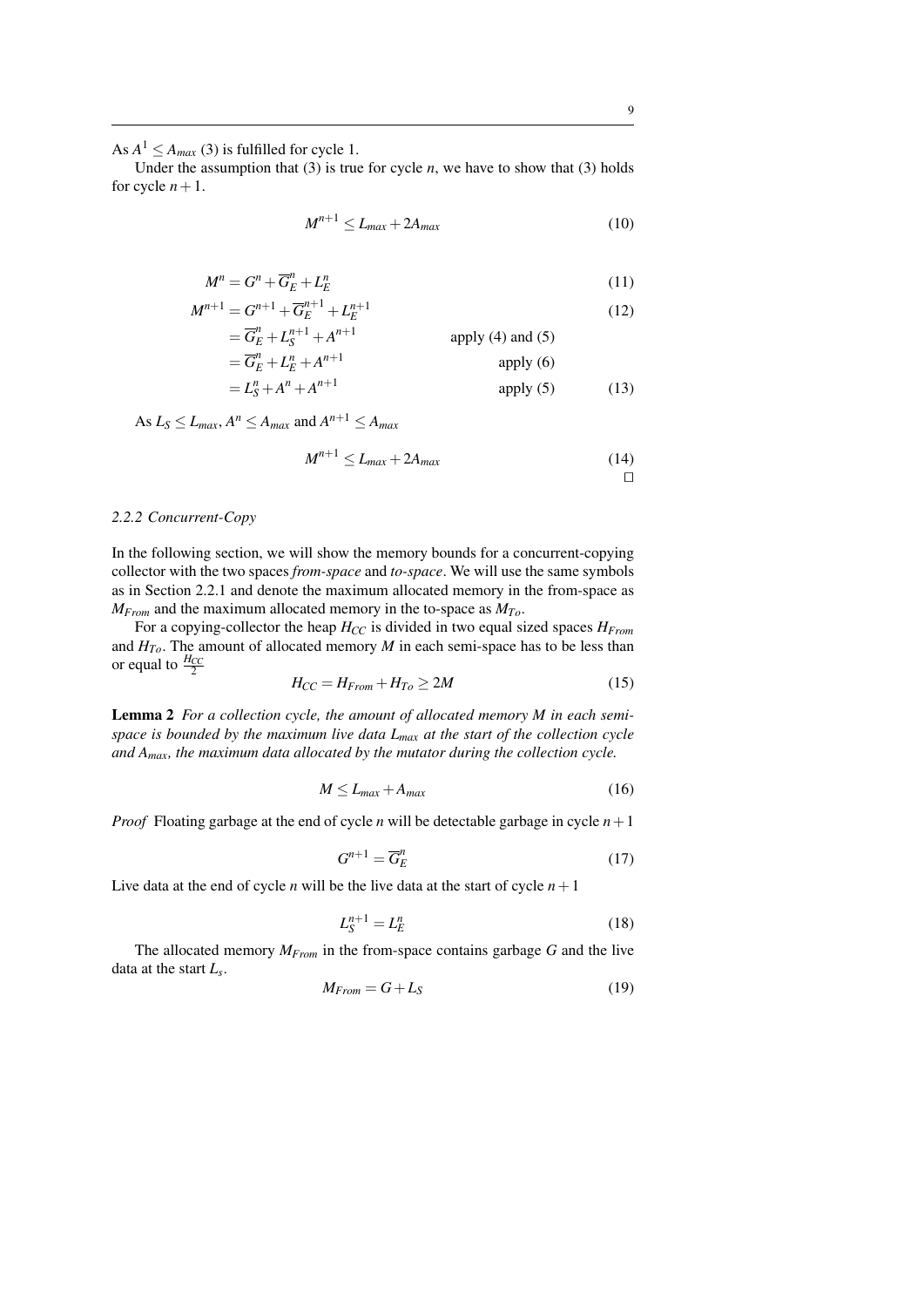All new objects are allocated in the to-space. Therefore the memory requirement for the from-space does not change during the collection cycle. All garbage *G* remains in the from-space and the to-space only contains floating garbage and live data.

$$
M_{To} = \overline{G} + L \tag{20}
$$

At the start of the collection cycle, the to-space is completely empty.

$$
M_{To,S} = 0\tag{21}
$$

During the collection cycle all live data is copied into the to-space and new objects are allocated in the to-space.

$$
M_{To,E} = L_S + A \tag{22}
$$

At the end of the collector cycle, the live data from the start  $L_S$  and new allocated data *A* stays either live at the end  $L_E$  or becomes floating garbage  $\overline{G}_E$ .

$$
L_S + A = L_E + \overline{G}_E \tag{23}
$$

For the first collection cycle there is no garbage  $(G = 0)$  and no live data at the start  $(L<sub>S</sub> = 0)$ , i.e. the from-space is empty  $(M<sub>From</sub><sup>1</sup> = 0)$ . The to-space will only contain all allocated data  $A^1$ , with  $A^1 \leq A_{max}$ , and therefore [\(16\)](#page-8-0) is true for cycle 1.

Under the assumption that  $(16)$  is true for cycle *n*, we have to show that  $(16)$  holds for cycle  $n+1$ .

$$
M_{From}^{n+1} \le L_{max} + A_{max}
$$
  
\n
$$
M_{To}^{n+1} \le L_{max} + A_{max}
$$
\n(24)

At the start of a collection cycle, the spaces are flipped and the new to-space is cleared.

$$
H_{From}^{n+1} \leftarrow H_{To}^{n}
$$
  

$$
H_{To}^{n+1} \leftarrow \emptyset
$$
 (25)

The from-space:

$$
M_{From}^n = G^n + L_S^n \tag{26}
$$

$$
M_{From}^{n+1} = G^{n+1} + L_S^{n+1}
$$
 (27)

$$
=\overline{G}_E^n + L_E^n
$$
  
=  $L_S^n + A^n$  (28)

As  $L_S \le L_{max}$  and  $A^n \le A_{max}$ 

$$
M_{From}^{n+1} \le L_{max} + A_{max} \tag{29}
$$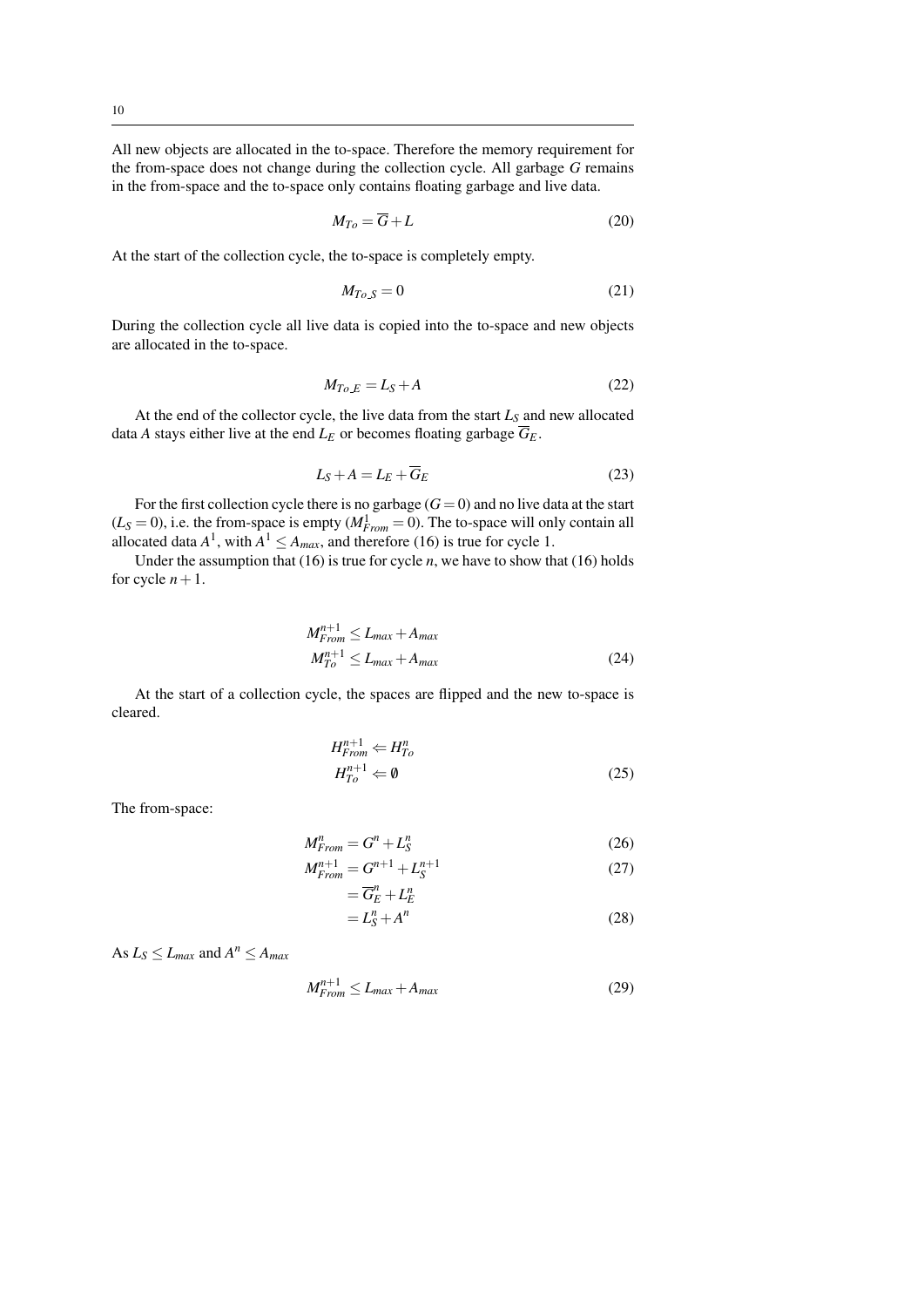$$
M_{To}^n = \overline{G}_E^n + L_E^n \tag{30}
$$

$$
M_{To}^{n+1} = \overline{G}_E^{n+1} + L_E^{n+1}
$$
 (31)

$$
= L_S^{n+1} + A^{n+1}
$$
  
= L\_E^n + A^{n+1} (32)

As  $L_E \le L_{max}$  and  $A^{n+1} \le A_{max}$ 

$$
M_{To}^{n+1} \le L_{max} + A_{max} \tag{33}
$$

 $\Box$ 

From this result we can see that the dynamic memory consumption for a markcompact collector is similar to a concurrent-copy collector. This is contrary to the common belief that a copy collector needs the double amount of memory.

We have seen that the double-memory argument against a copying collector does not hold for an incremental real-time collector. We need double the memory of the allocated data during a collection cycle in either case. The advantage of the copying collector over a compacting one is that newly allocated data are placed in the to-space and does not need to be copied. The compacting collector moves all newly created data (that is mostly floating garbage) at the compaction phase.

# 2.3 Garbage Collection Period

GC work is inherently periodic. After finishing one round of collection the GC starts over. The important question is: what is the *maximum* period the GC can be run so that the application will never run out of memory. Scheduling the GC at a shorter period does not hurt but decreases utilization.

In the following, we derive the maximum collector period that guarantees that we will not run out of memory. The maximum period  $T_{GC}$  of the collector depends on *Lmax* and *Amax* for which safe estimates are needed.

We assume that the mutator allocates all memory at the start of the period and the memory becomes garbage at the end. In other words the memory is live for one period. This is the worst case, but very common.

### *2.3.1 Single Mutator Thread*

First we give an upper bound for the collector cycle time for a single mutator thread.

Lemma 3 *For a single mutator thread with period T<sup>M</sup> that allocates memory "a" each period, the maximum collector period TGC that guarantees that we will not run out of memory is*

$$
T_{GC} \le T_M \left[ \frac{H_{MC} - a}{2a} \right] \tag{34}
$$

$$
T_{GC} \le T_M \left[ \frac{H_{CC} - 2a}{2a} \right] \tag{35}
$$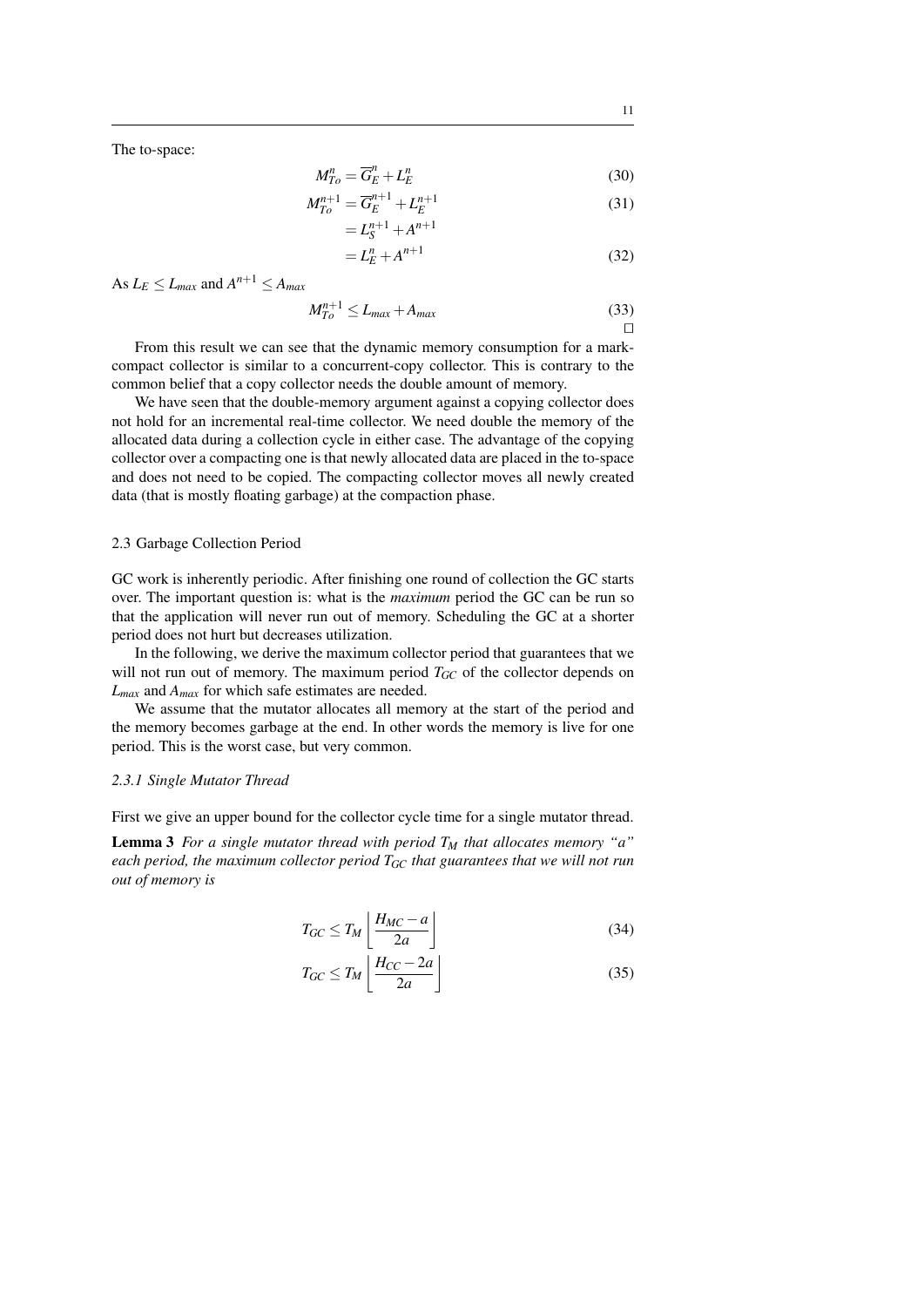*Proof* The maximum live data referenced by a single mutator is the maximum data allocated by the mutator in a single cycle.

$$
L_{max} = a \tag{36}
$$

A single mutator allocates *a* memory during the period *TM*. Therefore the maximum allocation during the collector period  $T_{GC}$  is

$$
A_{max} = a \left[ \frac{T_{GC}}{T_M} \right] \tag{37}
$$

Using equations [\(2\)](#page-7-4) and [\(3\)](#page-7-0) we get the minimum heap size  $H_{MC}$  for a mark-compact collector

$$
H_{MC} \ge L_{max} + 2A_{max}
$$
  

$$
H_{MC} \ge a \left( 1 + 2 \left\lceil \frac{T_{GC}}{T_M} \right\rceil \right)
$$
 (38)

Equations [\(15\)](#page-8-1) and [\(16\)](#page-8-0) result in the minimum heap size  $H_{CC}$ , containing both semispaces, for the concurrent-copy collector

$$
H_{CC} \ge 2(L_{max} + A_{max})
$$
  
\n
$$
H_{CC} \ge 2a \left( 1 + \left\lceil \frac{T_{GC}}{T_M} \right\rceil \right)
$$
\n(39)

The ceiling function covers the worst-case schedule between the collector thread and the mutator thread. We are interested in the maximum collector period  $T_{GC}$  with a given heap size  $H_{MC}$  or  $H_{CC}$ 

<span id="page-11-0"></span>
$$
\left\lceil \frac{T_{GC}}{T_M} \right\rceil \le \frac{H_{MC} - a}{2a} \tag{40}
$$

<span id="page-11-1"></span>
$$
\left\lceil \frac{T_{GC}}{T_M} \right\rceil \le \frac{H_{CC} - 2a}{2a} \tag{41}
$$

The maximum quotient  $(\frac{T_{GC}}{T_M})$  that fulfills [\(40\)](#page-11-0) or [\(41\)](#page-11-1) is an integer *n*. *n* is the largest integer that is less than or equal the right side of [\(40\)](#page-11-0) or [\(41\)](#page-11-1). Therefore we get for the mark-compact collector

$$
\frac{T_{GC}}{T_M} \le \left\lfloor \frac{H_{MC} - a}{2a} \right\rfloor \tag{42}
$$

$$
\Rightarrow T_{GC} \le T_M \left[ \frac{H_{MC} - a}{2a} \right] \tag{43}
$$

and for the concurrent-copy collector

$$
\frac{T_{GC}}{T_M} \le \left\lfloor \frac{H_{CC} - 2a}{2a} \right\rfloor \tag{44}
$$

$$
\Rightarrow T_{GC} \le T_M \left[ \frac{H_{CC} - 2a}{2a} \right] \tag{45}
$$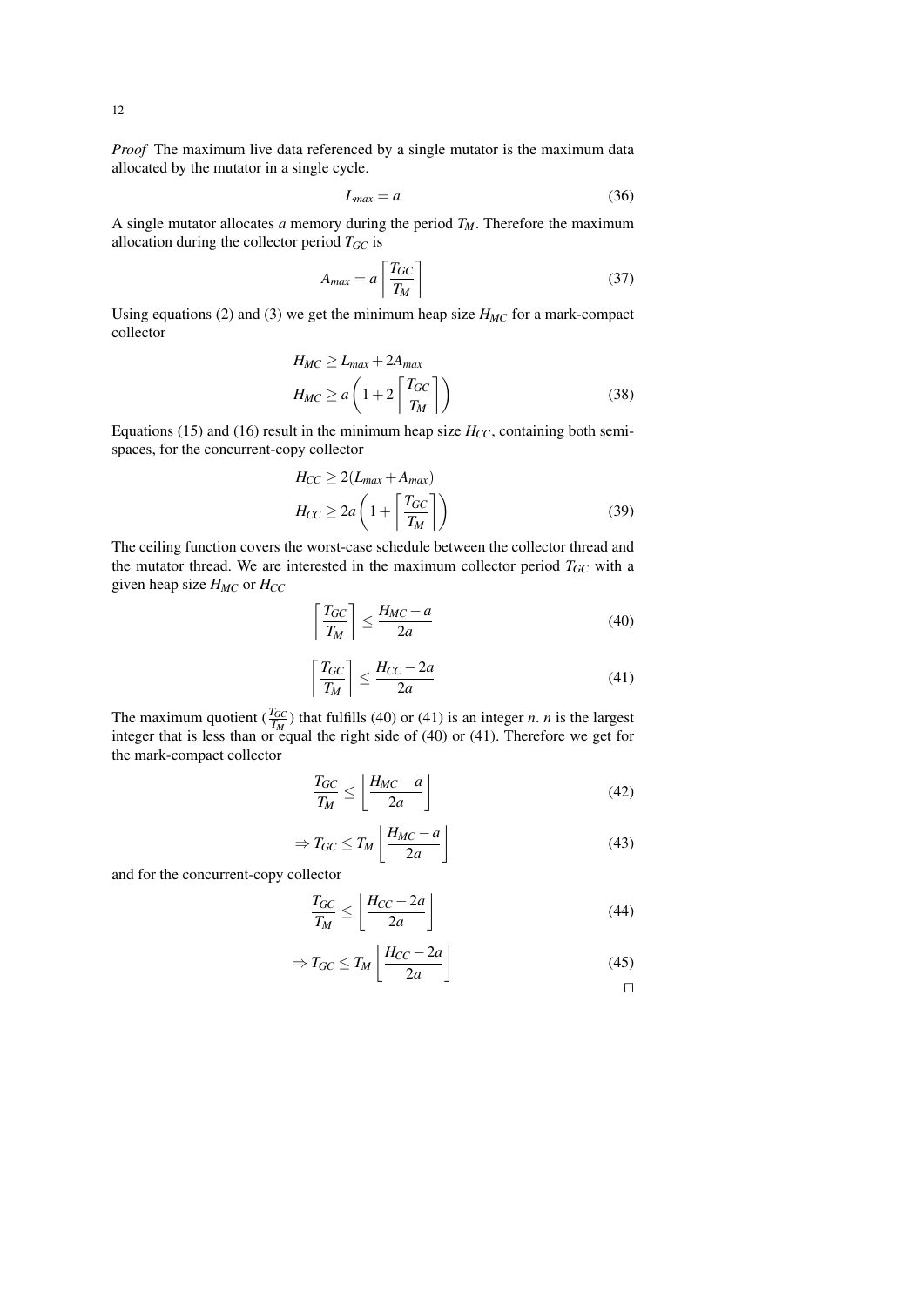## *2.3.2 Several Mutator Threads*

In this section, the upper bound of the period for the collector thread is given for *n* independent mutator threads.

<span id="page-12-3"></span>**Theorem 1** *For "n" mutator threads with period*  $T_i$  *where each thread allocates*  $a_i$ *memory each period, the maximum collector period TGC that guarantees that we will not run out of memory is*

$$
T_{GC} \le \frac{H_{MC} - 3\sum_{i=1}^{n} a_i}{2\sum_{i=1}^{n} \frac{a_i}{T_i}}
$$
(46)

$$
T_{GC} \le \frac{H_{CC} - 4\sum_{i=1}^{n} a_i}{2\sum_{i=1}^{n} \frac{a_i}{Ti}}
$$
\n(47)

*Proof* For *n* mutator threads with periods  $T_i$  and allocations  $a_i$  during each period the values for *Lmax* and *Amax* are

<span id="page-12-2"></span>
$$
L_{\text{max}} = \sum_{i=1}^{n} a_i \tag{48}
$$

$$
A_{max} = \sum_{i=1}^{n} \left[ \frac{T_{GC}}{T_i} \right] a_i \tag{49}
$$

The ceiling function for *Amax* covers the individual worst cases for the thread schedule and cannot be solved analytically. Therefore we use a conservative estimation  $A'_{max}$ instead of *Amax*.

$$
A'_{max} = \sum_{i=1}^{n} \left( \frac{T_{GC}}{T_i} + 1 \right) a_i \ge \sum_{i=1}^{n} \left[ \frac{T_{GC}}{T_i} \right] a_i \tag{50}
$$

From [\(2\)](#page-7-4) and [\(3\)](#page-7-0) we get the minimum heap size for a mark-compact collector

<span id="page-12-1"></span>
$$
H_{MC} \ge L_{max} + 2A_{max}
$$
  
\n
$$
\ge \sum_{i=1}^{n} a_i + 2\sum_{i=1}^{n} \left[ \frac{T_{GC}}{T_i} \right] a_i
$$
 (51)

For a given heap size *HMC* we get the conservative upper bound of the maximum collector period *TGC* [4](#page-12-0)

$$
2A'_{max} \le H_{MC} - L_{max}
$$
  

$$
2\sum_{i=1}^{n} \left(\frac{T_{GC}}{T_i} + 1\right) a_i \le H_{MC} - L_{max}
$$
 (52)

$$
T_{GC} \le \frac{H_{MC} - L_{max} - 2\sum_{i=1}^{n} a_i}{2\sum_{i=1}^{n} \frac{a_i}{T_i}}
$$
(53)

$$
\left(\frac{H_{MC} - 3\sum_{i=1}^{n} a_i}{2\sum_{i=1}^{n} \frac{a_i}{T_i}}, \frac{H_{MC} - \sum_{i=1}^{n} a_i}{2\sum_{i=1}^{n} \frac{a_i}{T_i}}\right)
$$

and can be found by an iterative search.

<span id="page-12-0"></span><sup>4</sup> It has to be noted that this is a conservative value for the maximum collector period *TGC*. The maximum value *TGCmax* that fulfills [\(51\)](#page-12-1) is in the interval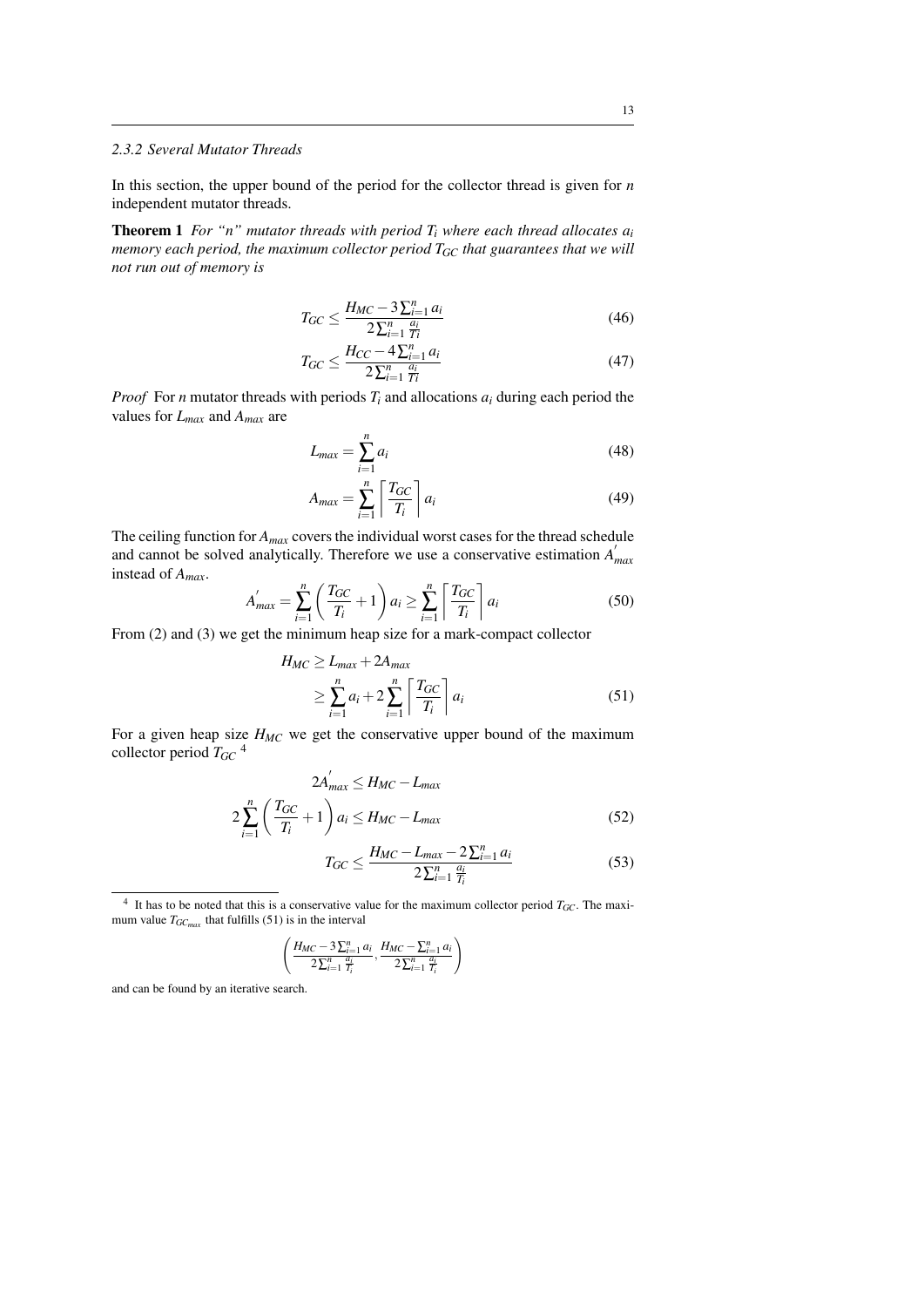$$
\Rightarrow T_{GC} \le \frac{H_{MC} - 3\sum_{i=1}^{n} a_i}{2\sum_{i=1}^{n} \frac{a_i}{Ti}} \tag{54}
$$

Equations [\(15\)](#page-8-1) and [\(16\)](#page-8-0) result in the minimum heap size  $H_{CC}$ , containing both semispaces, for the concurrent-copy collector

$$
H_{CC} \ge 2L_{max} + 2A_{max}
$$
  
\n
$$
\ge 2\sum_{i=1}^{n} a_i + 2\sum_{i=1}^{n} \left[ \frac{T_{GC}}{T_i} \right] a_i
$$
 (55)

For a given heap size  $H_{CC}$  we get the conservative upper bound of the maximum collector period *TGC*

$$
2A'_{max} \leq H_{CC} - 2L_{max}
$$
  

$$
2\sum_{i=1}^{n} \left(\frac{T_{GC}}{T_i} + 1\right) a_i \leq H_{CC} - 2L_{max}
$$
 (56)

$$
T_{GC} \le \frac{H_{CC} - 2L_{max} - 2\sum_{i=1}^{n} a_i}{2\sum_{i=1}^{n} \frac{a_i}{T_i}}
$$
(57)

$$
\Rightarrow T_{GC} \leq \frac{H_{CC} - 4\sum_{i=1}^{n} a_i}{2\sum_{i=1}^{n} \frac{a_i}{T_i}}
$$
(58)

$$
\qquad \qquad \Box
$$

#### <span id="page-13-0"></span>*2.3.3 Producer/Consumer Threads*

So far we have only considered threads that do not share objects for communication. This execution model is even more restrictive than the RTSJ scoped memories that can be shared between threads. In this section, we discuss how our GC scheduling can be extended to account for threads that share objects.

Object sharing is usually done by a producer and a consumer thread. I.e., one thread allocates the objects and stores references to those objects in a way that they can be accessed by the other thread. This other thread, the consumer, is in charge to *free* those objects after use.

An example of this sharing is a device driver thread that periodically collects data and puts them into a list for further processing. The consumer thread, with a longer period, takes all available data from the list at the start of the period, processes the data, and removes them from the list. During the data processing, new data can be added by the producer. Note that in this case the list will probably never be completely empty. This typical case cannot be implemented by an RTSJ shared scoped memory. There would be no point in the execution where the shared memory will be empty and can get recycled.

The question now is how much data will be alive in the worst case. We denote  $T_p$ as the period of the producer thread  $\tau_p$  and  $T_c$  as the period of the consumer thread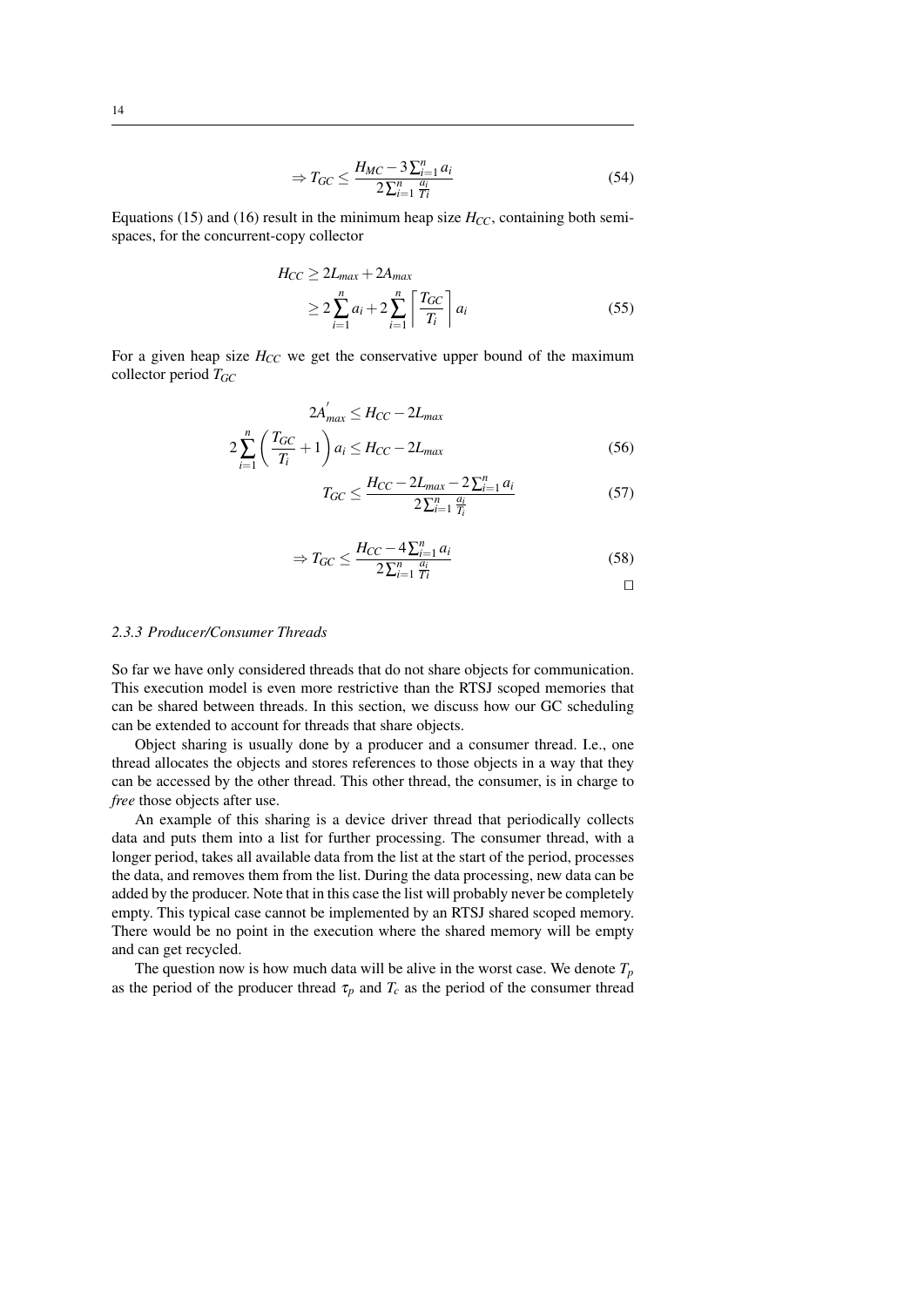$\tau_c$ .  $\tau_p$  allocates  $a_p$  memory each period. During one period of the consumer  $\tau_c$  the producer  $\tau_p$  allocates

$$
\left\lceil \frac{T_c}{T_p} \right\rceil a_p
$$

memory. The worst case is that  $\tau_c$  takes over all objects at the start of the period and frees them at the end. Therefore the maximum amount of live data for this producer/ consumer combination is

$$
\left\lceil \frac{2T_c}{T_p} \right\rceil a_p
$$

To incorporate this extended lifetime of objects we introduce a lifetime factor *l<sup>i</sup>* which is

$$
l_i = \begin{cases} 1 & \text{: for normal threads} \\ \left\lceil \frac{2T_c}{T_i} \right\rceil : \text{ for producer } \tau_i \text{ and associated consumer } \tau_c \end{cases}
$$
 (59)

and extend *Lmax* from [\(48\)](#page-12-2) to

$$
L_{max} = \sum_{i=1}^{n} a_i l_i \tag{60}
$$

The maximum amount of memory *Amax* that is allocated during one collection cycle is not changed due to the *freeing* in a different thread and therefore remains unchanged.

The resulting equations for the maximum collector period are

$$
T_{GC} \le \frac{H_{MC} - \sum_{i=1}^{n} a_i l_i - 2\sum_{i=1}^{n} a_i}{2\sum_{i=1}^{n} \frac{a_i}{T_i}}
$$
(61)

and

$$
T_{GC} \le \frac{H_{CC} - 2\sum_{i=1}^{n} a_i l_i - 2\sum_{i=1}^{n} a_i}{2\sum_{i=1}^{n} \frac{a_i}{T_i}}
$$
(62)

If the consumer thread does not consume all elements at one iteration, the lifetime of objects is further extended. The of lifetime factor has to be increased accordingly.

#### *2.3.4 Long Periods*

Threads with a longer period/deadline than the collector will receive a lower priority than the collector thread. Due to the ceiling functions the equations for the maximum collector period are still valid: Such a thread contributes with his allocation  $a_l$  once to  $L_{max}$  and once to  $A_{max}$ . As a consequence the collector will run at a higher priority than the mutator with the longer period.

As the collector runs at a higher priority than the thread with the long period, we cannot apply the SCJ optimization for this thread. The collector has to scan the stack of that thread atomically. However, this atomic section needs only be atomic with respect to the thread scanned [\[24\]](#page-36-9). The collector can still be preempted by higher priority threads during the stack scan.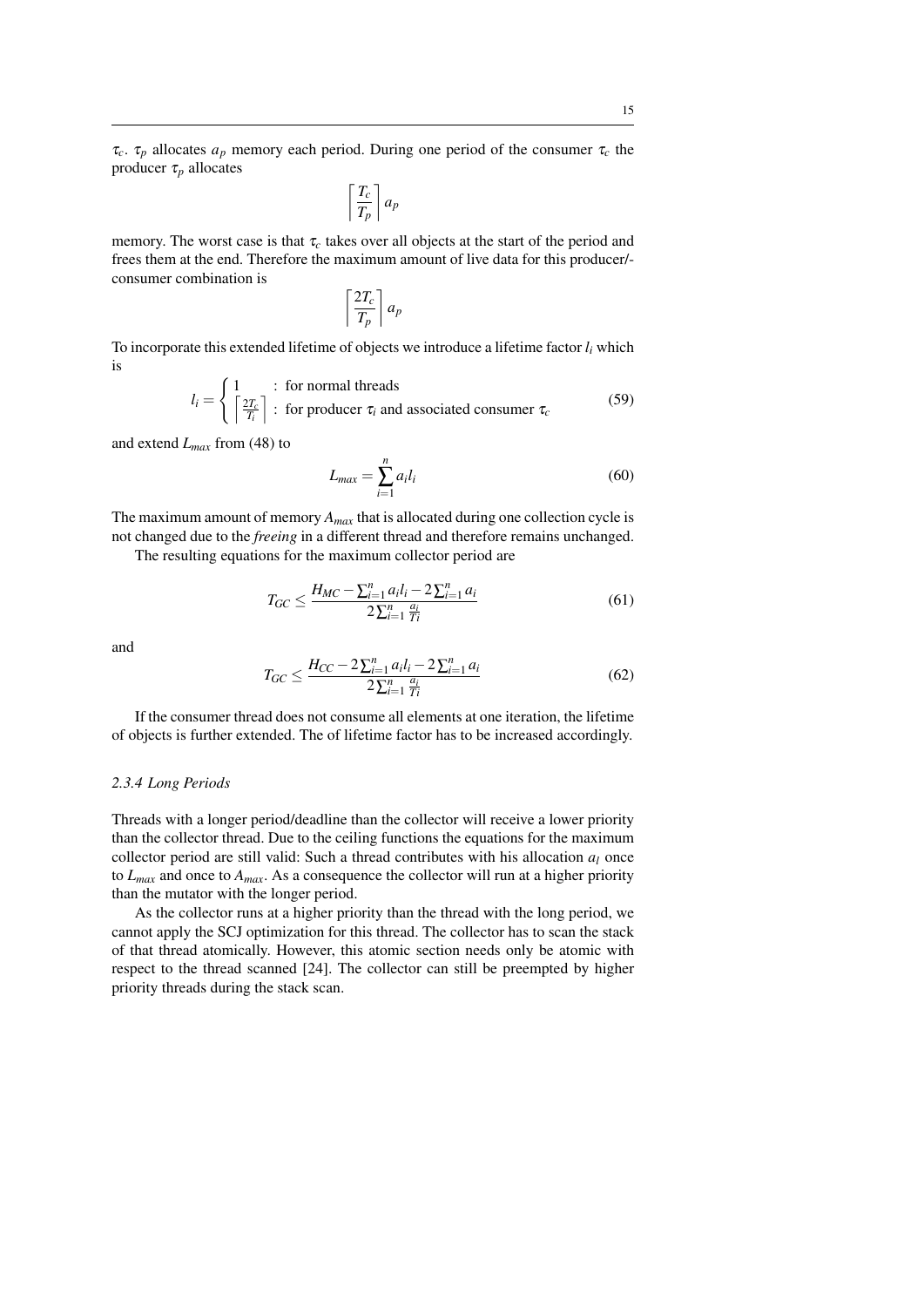## *2.3.5 Static Objects*

The discussion about the collector cycle time assumes that all live data is produced by the periodic application threads and the maximum lifetime is one period. However, in the general case we have also live data that is allocated in the initialization phase of the real-time application and stays alive until the application ends. We incorporate this value by including this static live memory *L<sup>s</sup>* in *Lmax*

$$
L_{max} = L_s + \sum_{i=1}^{n} a_i l_i
$$
 (63)

A mark-compact collector moves all static data to the bottom of the heap in the first and second<sup>[5](#page-15-1)</sup> collection cycle after the allocation. It does not have to compact these data during the following collection cycles in the mission phase. The concurrent-copy collector moves these static data in each collection cycle. Furthermore, the memory demand for the concurrent copy is increased by the double amount of the static data (compared to the single amount in the mark-compact collector) $6$ .

The SCJ application model with an initialization and a mission phase can reduce the amount of live data that needs to be copied (see Section [3\)](#page-16-0).

#### <span id="page-15-0"></span>*2.3.6 Object Lifetime*

Listing [1](#page-16-1) shows an example of a periodic thread that allocates an object in the main loop and the resulting bytecodes. The method waitForNextPeriod() (or wFNP() for short) blocks the periodic thread till its next release.

There is a time between allocation of Node and the assignment to n where a reference to the former Node (from the former cycle) and the new Node (on the operand stack) is live. To handle this issue we can either change the values of *Lmax* and *Amax* to accommodate this additional object or change the top-level code of the periodic work to explicitly assign a null-pointer to the local variable n as it can be seen in Listing [4](#page-24-0) from the evaluation section. Programming against the SCJ profile avoids this issues (see Section [3\)](#page-16-0).

However, this null pointer assignment is only necessary at the top-level method that invokes waitForNextPeriod and is therefore not as complex as explicit freeing of objects. Objects that are created inside work in our example do not need to be *freed* in this way as the reference to the object gets *lost* on return from the method.

# *2.3.7 Allocation Cost*

A compacting GC introduces some overhead due to the movement of live data. However, this additional cost pays off for real-time systems by two important properties: (1) fragmentation (external or internal) is avoided, and (2) allocation is timepredictable. After compaction the free part of the heap is contiguous. Allocation is

<span id="page-15-1"></span><sup>5</sup> A second cycle is necessary as this static data can get intermixed by floating garbage from the first collector cycle.

<span id="page-15-2"></span><sup>&</sup>lt;sup>6</sup> Or the collector period gets shortened.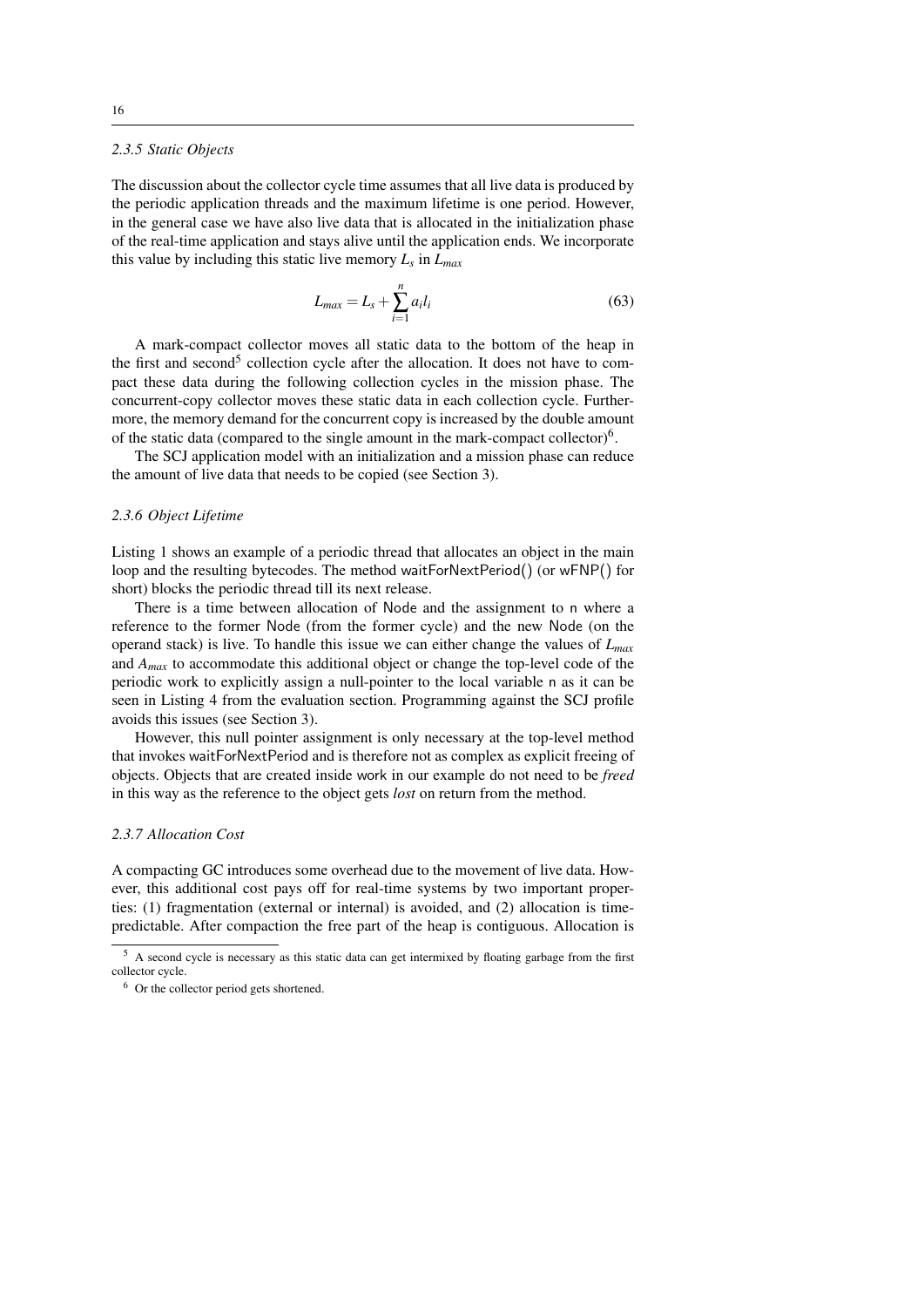<span id="page-16-1"></span>Listing 1 Example periodic thread and the corresponding Java bytecodes

```
public void run() {
      for (;;) {
          Node n = new Node();
          work(n);
          waitForNextPeriod();
      }
   }
public void run();
 Code:
  0: new #20; //class Node
  3: dup
  4: invokespecial #22; //"<init>":()V
  7: astore_1
  8: aload_1
  9: invokestatic #26; //work:(Node)V
  12: aload_0
  13: invokevirtual #30; //wFNP:()Z
  16: pop
  17: goto 0
```
a cheap and constant time increment of a pointer by the size of the allocated object. A new allocated object in Java has to be initialized with zero. This initialization can be done at allocation time, resulting in a cost linear to the size of the object. Or the free heap can be zeroed out by the GC at the end of the GC cycle. The second solution shifts cost from the mutator threads to the GC thread. When mutator periods are shorter than the GC period, this cost shift results in a better schedulable system.

# <span id="page-16-0"></span>3 Safety-Critical Java Simplifications

The restrictions of the computational model for safety critical Java allow for optimizations of the GC. We can avoid atomic stack scanning for roots and do not have to deal with exact pointer finding. Static objects, which would belong into immortal memory in the RTSJ, can be detected by a special GC cycle at transition to the mission phase. We can treat those objects specially and do not need to collect them during the mission phase. This static memory area is automatically sized.

It has to be noted that our proposal is extending JSR 302. Clearly, adding RTGC to SCJ reduces the importance of scopes and would likely relegate them to the small subset of applications where fast deallocation is crucial. Discussing the interaction between scoped memory and RTGC is beyond the scope of this paper.

# 3.1 Simple Root Scanning

Thread stack scanning is usually performed atomically. Scanning of the thread stacks with a snapshot-at-beginning write barrier [\[40\]](#page-36-10) allows optimization of the write barri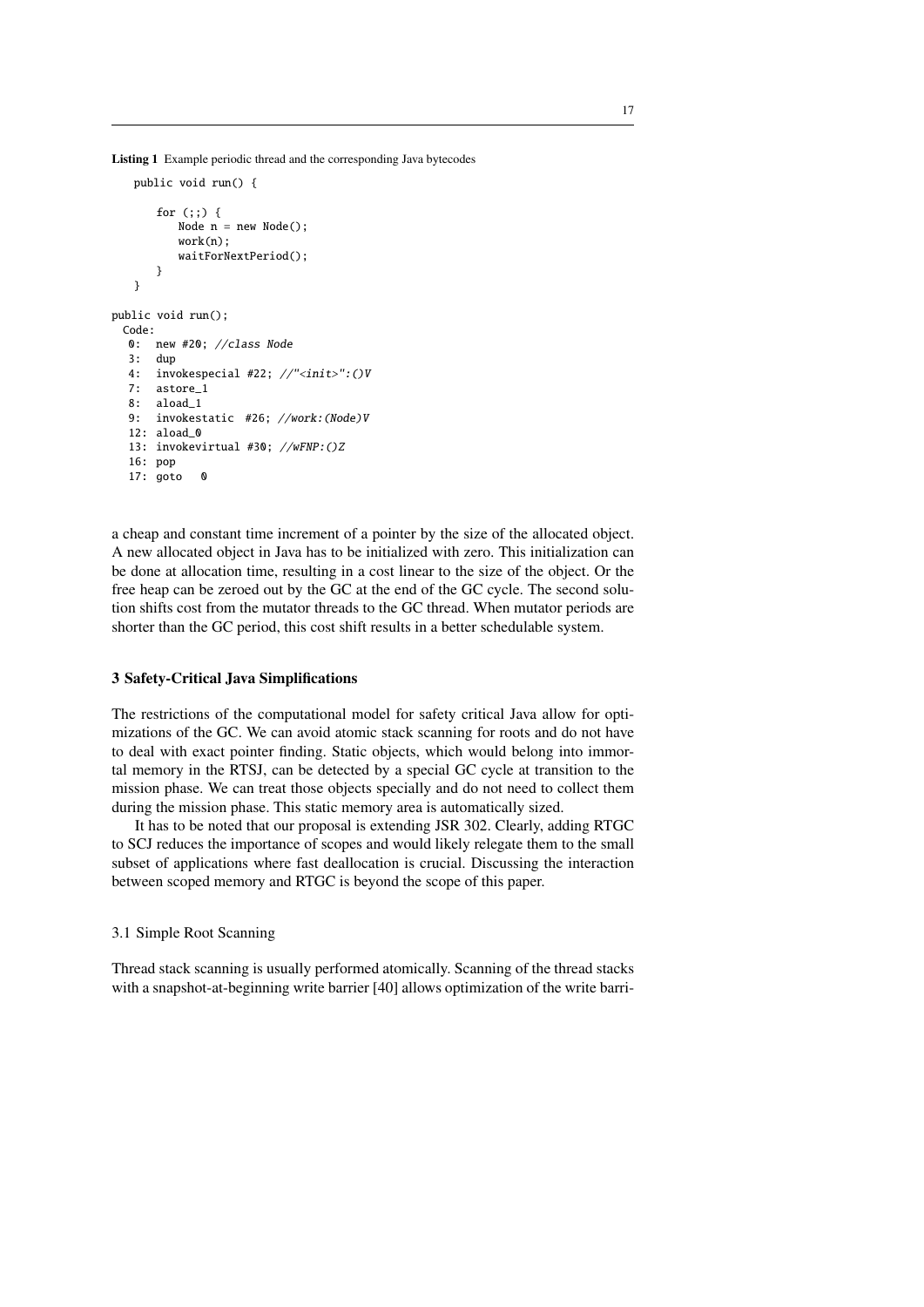ers to consider only field access (putfield and putstatic) and array access. Reference manipulation in locals and on the operand stack can be ignored for a write barrier. However, this optimization comes at the cost of a possible large blocking time due to the atomicity of stack scanning.

A subtle difference between the RTSJ and the SCJ definition is the possibility to use local variables within run(). Although handy for the programmer to preserve state information in locals,<sup>[7](#page-17-0)</sup> GC implementation can greatly benefit from *not* having reference values on the thread stack when the thread suspenses execution.

If the GC thread has the lowest priority and there is no blocking library function that can suspend a real-time thread, then the GC thread will only run when all realtime threads are waiting for their next period – and this waiting is performed after the return from the run() method. In that case the other thread stacks are completely *empty*. We do not need to scan them for roots as the only roots are the references in static (class) variables.

For a real-time GC root scanning has to be exact. With conservative stack scanning, where a primitive value is treated as a pointer, possible large data structures can be kept alive artificially. To implement exact stack scanning we need the information of the stack layout for each possible GC preemption point. For a high-priority GC this point can be at each bytecode (or at each machine instruction for compiling Java). The auxiliary data structure to capture the stack layout (and information which machine register will hold a reference for compiled Java) can get quite large [\[22\]](#page-36-11) or require additional effort to compute.

With a low-priority GC and the RTSJ model of periodic thread coding with wFNP() the number of GC preemption points is decreased dramatically. When the GC runs all threads will be in wFNP(). Only the stack information for those places in the code have to be available. It is also assumed that  $wFNP()$  is not invoked very deep in the call hierarchy. Therefore, the stack hight will be low and the resulting blocking time short.

As mentioned before, the SCJ style periodic thread model results in an empty stack at GC runtime. As a consequence we do not have to deal with exact stack scanning and need no additional information about the stack layout.

#### 3.2 Static Memory

A SCJ copying collector will perform best when all live data is produced by periodic threads and the maximum lifetime of a newly allocated object is one period. However, some data structures allocated in the initialization phase stay alive for the whole application lifetime. In an RTSJ application this data would be allocated in immortal memory. With a real-time GC there is no notion of immortal memory; instead we will use the term *static* memory. Without special treatment, a copying collector will move this data at each GC cycle. Furthermore, the memory demand for the collector increases by the amount of the static data.

<span id="page-17-0"></span> $\frac{7}{1}$  Using multiple wFNP() invocations for local mode changes can also come handy. The author has used this fact heavily in the implementation of a modem/PPP protocol stack.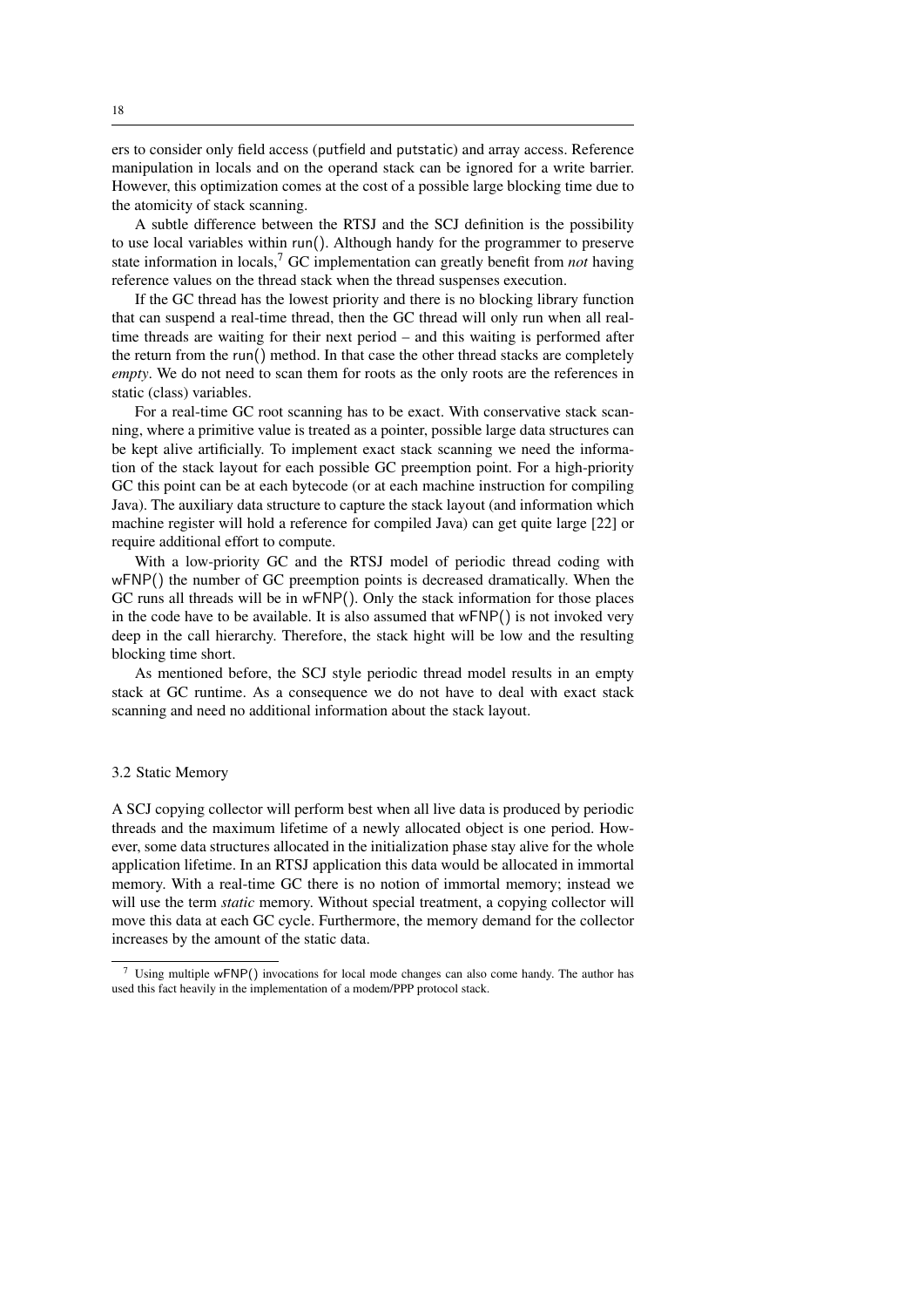As those static objects (mostly) live *forever*, we propose a solution similar to the immortal memory of the RTSJ. All data allocated during the initialization phase (where no application threads are scheduled) is considered potentially static. As part of the transition to the mission phase a *special* collection cycle in a stop-the-world fashion is performed. Objects that are still alive after this cycle are assumed to live forever and make up the *static* memory area. The remaining memory is used for the garbage collected heap.

This static memory will still be scanned by the collector to find references into the heap but it is not collected. The main differences between our static memory and the immortal memory of the RTSJ are:

- The choice of allocation context is implicit. There is no need to specify where an object must be allocated. We do not have to state explicitly which data belongs to the application life-time data. This information is implicitly gathered by the start-mission transition.
- References from the static memory to the garbage collected heap are allowed contrary to the fact in the RTSJ that references to scoped memories, that have to be used for dynamic memory management without a GC, are not allowed from immortal memory.

The second fact greatly simplifies communication between threads. For a typical producer/consumer configuration the container for the shared data is allocated in immortal memory and the actual data in the garbage collected heap. With this *immortal* memory solution the actual *Lmax* only contains allocated memory from the periodic threads.

# <span id="page-18-0"></span>4 Evaluation

To evaluate the proposed real-time GC scheduling a concurrent copy collector is implemented in the context of the Java processor JOP [\[31\]](#page-36-12). JOP is a Java processor especially designed for embedded real-time systems. The architecture is optimized for worst-case execution time (WCET) instead of the usual optimization for average case execution time. Execution time of bytecodes is known cycle accurate.

First the internals of GC implementation are described, followed by evaluation experiments on heap usage and the release time jitter of high priority threads. The test setup consists of JOP implemented in an Altera Cyclone FPGA clocked at 100 MHz. The main memory is a 1 MB SRAM with an access time of two clock cycles. JOP is configured with a 4 KB instruction cache and a 1 KB stack cache. No additional data cache is used.

## 4.1 Implementation

The implemented collector on JOP is an incremental collector [\[29,](#page-36-5)[36\]](#page-36-1) based on the copy collector by Cheney [\[13\]](#page-35-9) and the incremental version by Baker [\[8\]](#page-35-3). To avoid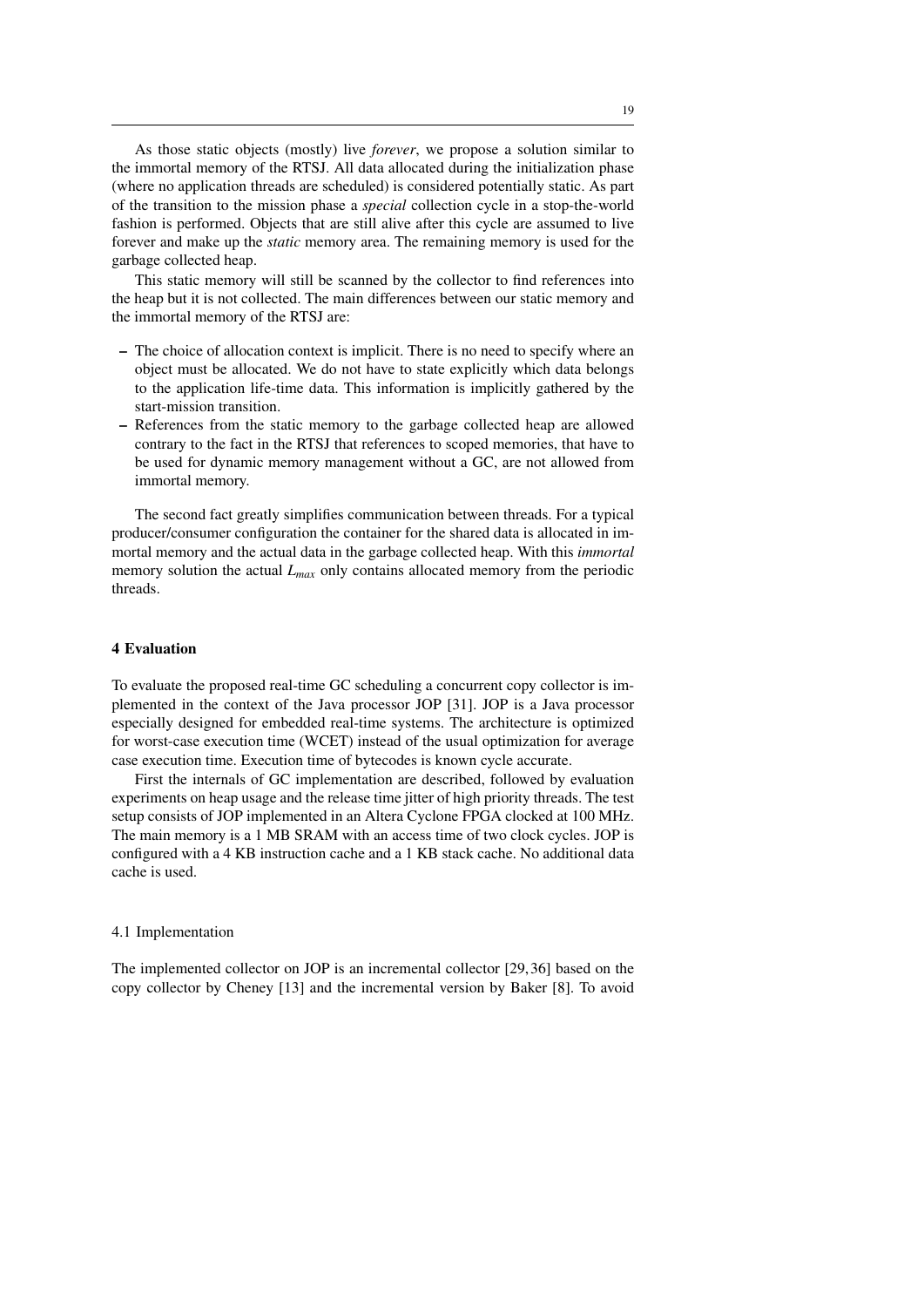the expensive read barrier in Baker's collector all object copies are performed concurrently by the collector. The collector is concurrent and resembles the collectors presented by Steele [\[38\]](#page-36-3) and Dijkstra et al. [\[14\]](#page-35-2). Therefore we call it the *concurrentcopy* collector.

The collector and the mutator are synchronized by two barriers. A Brooks-style [\[12\]](#page-35-10) forwarding directs the access to the object either into tospace or fromspace. The forwarding pointer is kept in a separate handle area as proposed in [\[21\]](#page-35-11). The separate handle area reduces the space overheads as only one pointer is needed for both object copies. Furthermore, the indirection pointer does not need to be copied. The handle also contains other object related data, such as type information, and the mark list. The objects in the heap only contain the fields and no object header.

The second synchronization barrier is a *snapshot-at-beginning* write-barrier [\[40\]](#page-36-10). A snapshot-at-beginning write-barrier synchronizes the mutator with the collector on a reference store into a static field, an object field, or an array.

The whole collector, the new operation, and the write barriers are implemented in Java (with the help of native functions for direct memory access). The object copy operation is implemented in hardware and can be interrupted by mutator threads after each word copied [\[33\]](#page-36-2). The copy unit redirects the access to the object under copy, depending on the accessed field, either to the original or the new version of the object.

Although we show the implementation on a Java processor, the GC is not JOP specific and can also be implemented on a conventional processor.

#### *4.1.1 Heap Layout*

Figure [3](#page-20-0) shows a symbolic representation of the heap layout with the handle area and two semi-spaces, *fromspace* and *tospace*. Not shown in this figure is the memory region for runtime constants, such as class information or string constants. This memory region, although logically part of the heap, is neither scanned, nor copied by the GC. This constant area contains its own handles and all references into this area are ignored by the GC.

To simplify object move by the collector, all objects are accessed with one indirection, called the handle. The handle also contains auxiliary object data structures, such as a pointer to the method table or the array length. Instead of Baker's read barrier we have an additional mark stack which is a threaded list within the handle structure. An additional field (as shown in Figure [3\)](#page-20-0) in the handle structure is used for a free list and a use list of handles.

The indirection through a handle, although a very light-weight read barrier, is usually still considered as a high overhead. Metronome [\[7\]](#page-35-6) uses a forwarding pointer as part of the object and performs forwarding *eagerly*. Once the pointer is forwarded, subsequent uses of the reference can be performed on the direct pointer until a GC preemption point. This optimization is performed by the compiler.

JOP uses a hardware based optimization for this indirection [\[30\]](#page-36-13). The indirection is unconditionally performed in the memory access unit. Furthermore, null pointer checks and array bounds checks are done in parallel to this indirection.

There are two additional benefits from an explicit handle area instead of a forwarding pointer: (a) access to the method table or array size needs no indirection,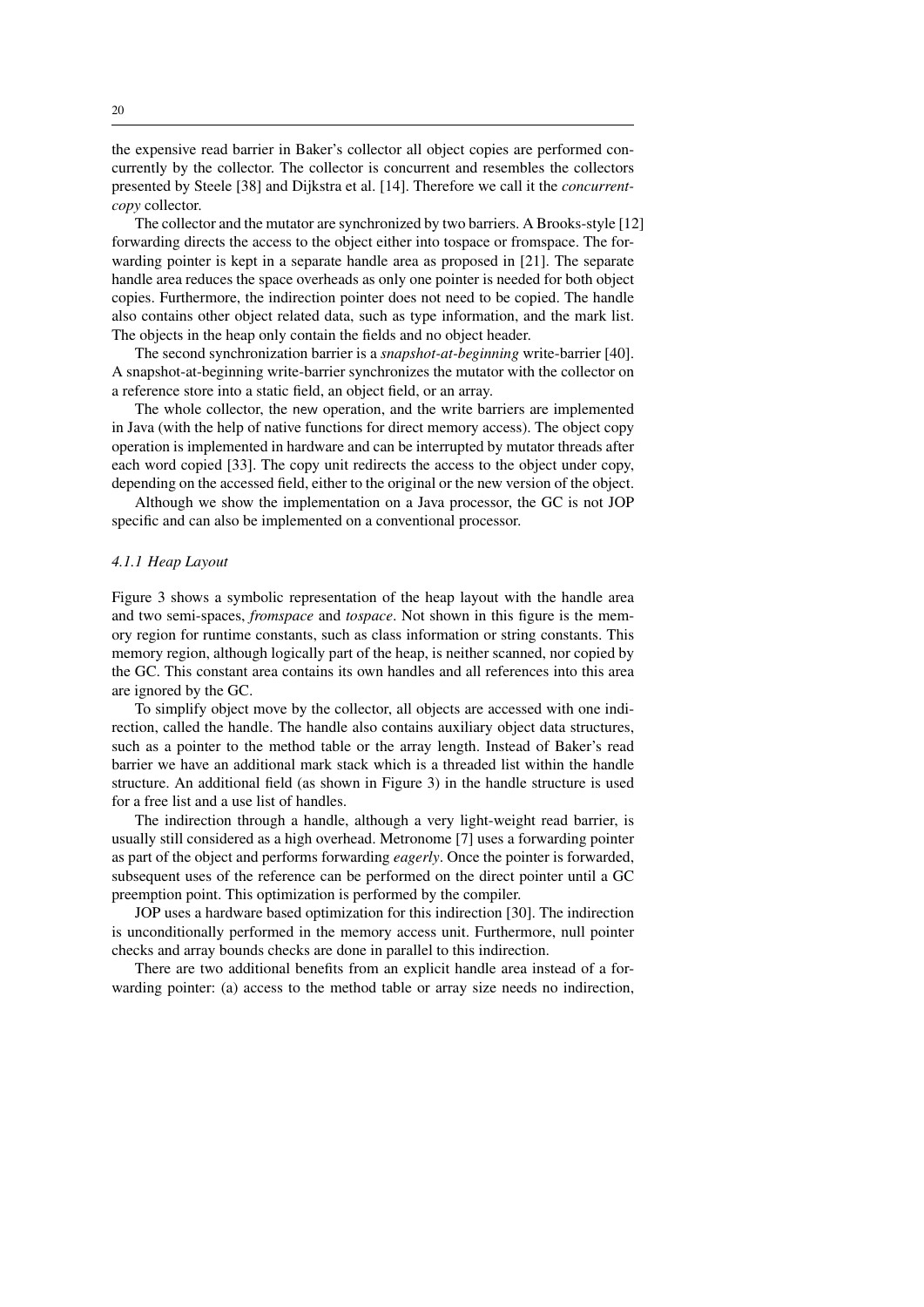

<span id="page-20-0"></span>Fig. 3 Heap layout with the handle area

and (b) the forwarding pointer and the auxiliary data structures do not need to be copied by the GC.

The fixed handle area is not subject to fragmentation as all handles have the same size and are recycled at a sweep phase with a simple free list. However, the reserved space has to be sized (or the GC period adapted) for the maximum number of objects that are live or are floating garbage.

# *4.1.2 The Collector*

The collector is scheduled periodically with a priority according to its deadline, which is equal the period. The collector performs following steps within each period it :

| Flip          | An atomic flip exchanges the roles of tospace and fromspace.                        |
|---------------|-------------------------------------------------------------------------------------|
| Mark roots    | Atomic scan of each thread stack. If the SCJ profile is used this step              |
|               | can be omitted for all higher priority threads, as the thread stacks                |
|               | are empty when the GC executes.                                                     |
| Mark and copy | An object is popped from the mark stack, all referenced objects,                    |
|               | which are still white, are pushed on the mark stack, the object is                  |
|               | copied to tospace and the handle pointer is updated.                                |
| Sweep handles | All handles in the use list are checked if they still point into tospace            |
|               | (black objects) or can be added to the handle free list.                            |
|               | Clear from space At the end of the collector work the from space that contains only |
|               | white objects is initialized with zero. Objects allocated in that space             |
|               | (after the next flip) are already initialized and allocation can be per-            |
|               | formed in constant time.                                                            |

Object copy, when performed atomically, can introduce considerable blocking time. This is especially an issue for large arrays. In the implementation on JOP the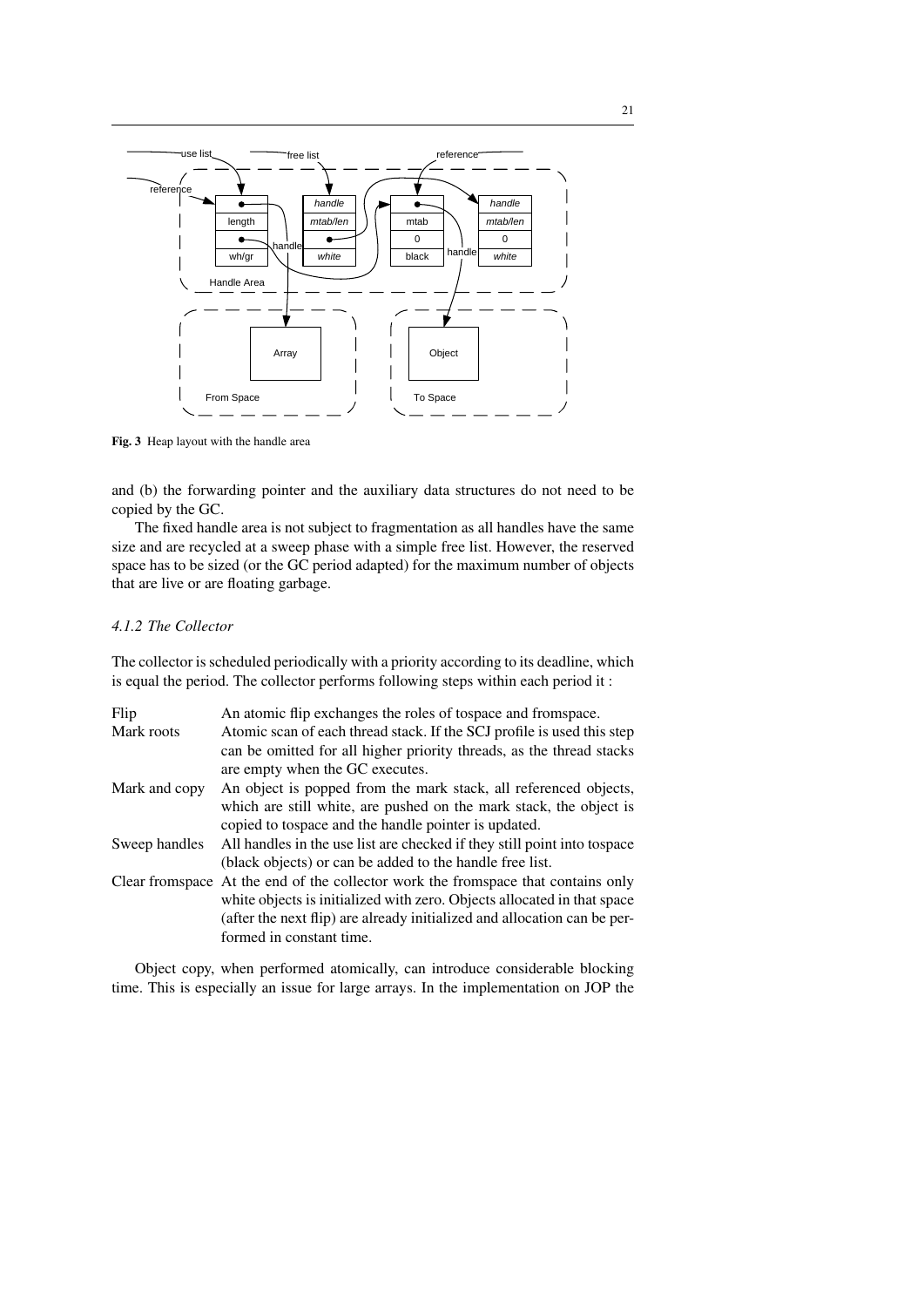blocking time is reduced by a hardware unit the performs the object copy [\[33\]](#page-36-2). This unit can be preempted after each copied word. The unit is notified on the interrupt and records the copy position. On an object or array access the hardware knows whether the access should go to the already copied part in the tospace or in the not yet copied part in the fromspace. For a GC on a standard hardware splitting larger arrays into smaller chunks, as done in Metronome [\[7\]](#page-35-6) and in the GC for the JamaicaVM [\[37\]](#page-36-7), is a software option to reduce the blocking time.

The collector has two modes of operation: one for the initialization phase and one for the mission phase. At the initialization phase it operates in a stop-the-world fashion and gets invoked when a memory request cannot be satisfied. In this mode the collector scans the stack of the single thread.

As part of the mission start one stop-the-world cycle is performed to clean up the heap from garbage generated at initialization. From that point on the GC runs in concurrent mode in its own thread and can omit scanning of the thread stacks.

# *4.1.3 The Mutator*

The coordination between the mutator and the collector is performed within the new and newarray bytecodes and within write barriers for JVM bytecodes putfield and putstatic for reference fields, and bytecode aastore. The field access bytecodes are substituted at application link time (run of JOPizer). Only write accesses to reference fields are substituted by special versions of the bytecodes (putfield ref and putstatic ref). Therefore, the write barrier code is only executed on reference write access.

*Allocation* Objects are allocated black (in tospace). In non real-time collectors it is more common to allocate objects white. It is argued [\[14\]](#page-35-2) that objects die young and the chances are high that the GC never needs to touch them. However, in the worst case no object that is created and becomes garbage during the GC cycle can be reclaimed. Those floating garbage will be reclaimed in the next GC cycle. Therefore, we do not benefit from the white allocation optimization in a real-time GC. Allocating a new object black has the benefit that those objects do not need to be copied. The same argument applies to the chosen write barrier. The code in Listing [2](#page-22-0) shows the simple implementation of bytecode new.

As the old fromspace is cleared by the GC, the new object is already initialized and new executes in constant time. The methods Native.rdMem() and Native.wrMem() provide direct access to the main memory. Only those two native methods are necessary for an implementation of a GC in pure Java.

Atomic operations, as shown for the implementation of bytecode new, of the GC are protected simply by turning the timer interrupt of  $f<sup>8</sup>$  $f<sup>8</sup>$  $f<sup>8</sup>$ . Those atomic sections lead to release jitter of the real-time tasks and shall be minimized. It has to be noted that the GC protection with interrupt disabling is not an option for multiprocessor systems.

<span id="page-21-0"></span><sup>&</sup>lt;sup>8</sup> If interrupt handlers are allowed to change the object graph those interrupts also need to be disabled.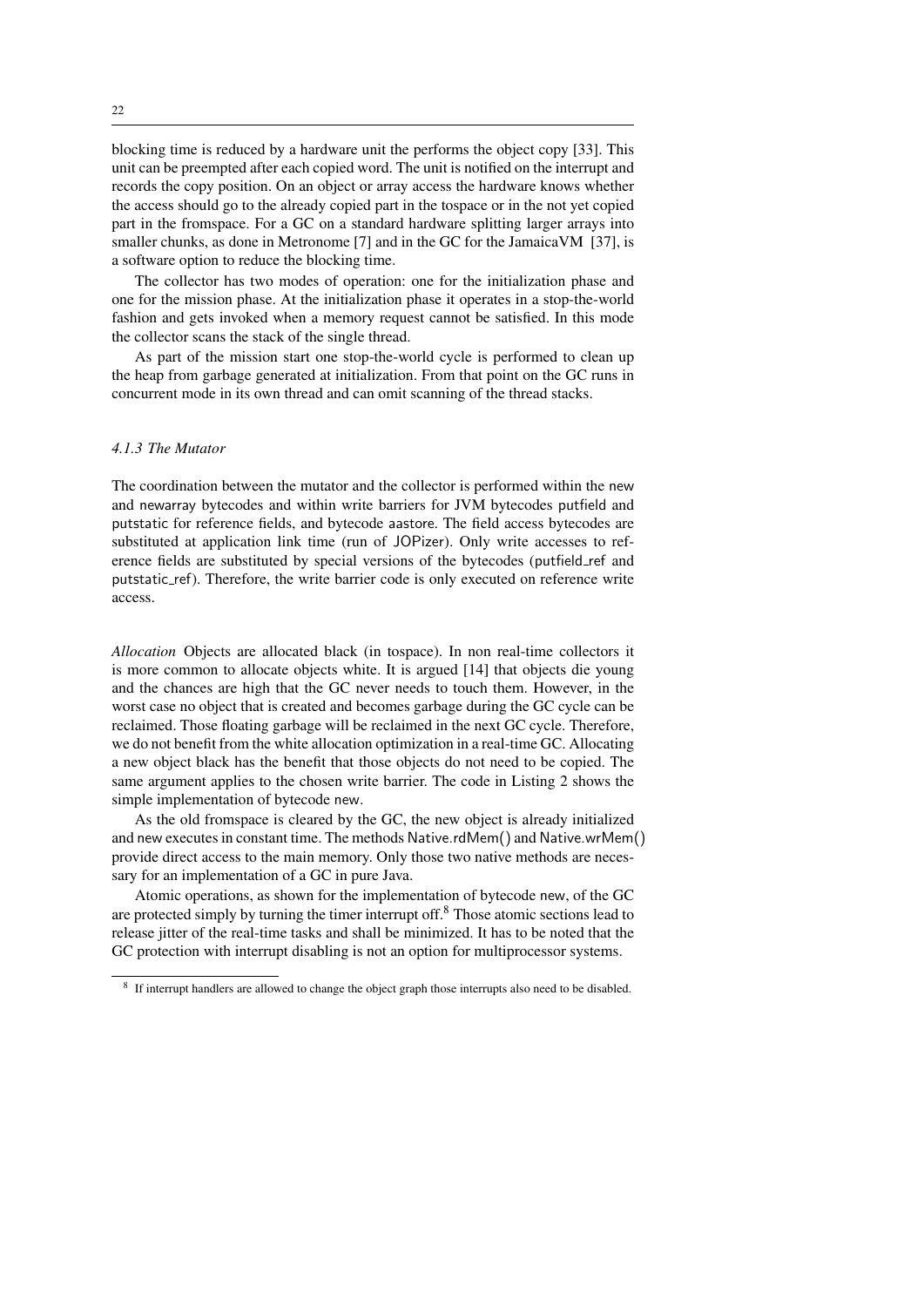<span id="page-22-0"></span>Listing 2 Implementation of bytecode new in JOPs JVM (simplified)

```
private static int new(int cons) {
  int size = \ldots // read size from the class info
  synchronized (GC.mutex) {
      // we allocate from the upper part
      allocPtr -= size;
      int ref = getHandle(size);
      // mark as object
      Native.wrMem(IS_OBJ, ref+OFF_TYPE);
      // pointer to method table in the handle
      Native.wrMem(cons+CLASS_HEADR, ref+OFF_MTAB_ALEN);
  }
  return ref;
}
```
<span id="page-22-1"></span>Listing 3 Snapshot-at-beginning write-barrier in JOPs JVM

```
private static void putfield_ref(int ref, int value, int index) {
   synchronized (GC.mutex) {
       // snapshot-at-beginning barrier
      int oldVal = Native.getField(ref, index);
       // Is it white?
       if (oldVal != 0&& Native.rdMem(oldVal+GC.OFF_SPACE) != GC.toSpace) {
          // Mark grey
          GC.push(oldVal)
       }
      Native.putField(ref, index, value);
   }
}
```
*Write Barriers* A snapshot-at-beginning write-barrier [\[40\]](#page-36-10) synchronizes the mutator with the collector on a reference store into a static field, an object field, or an array. The *to be overwritten* field is shaded gray as shown in Listing [3.](#page-22-1) An object is shaded gray by pushing the reference of the object onto the mark stack.<sup>[9](#page-22-2)</sup> Further scanning and copying into tospace – coloring it black – is left to the GC thread. One field in the handle area is used to implement the mark stack as a simple linked list. Listing [3](#page-22-1) shows the implementation of putfield for reference fields.

Note that field and array access is implemented in hardware on JOP. Only write accesses to reference fields need to be protected by the write-barrier, which is im-

<span id="page-22-2"></span><sup>&</sup>lt;sup>9</sup> Although the GC is a copying collector a mark stack is needed to perform the object copy in the GC thread and not by the mutator.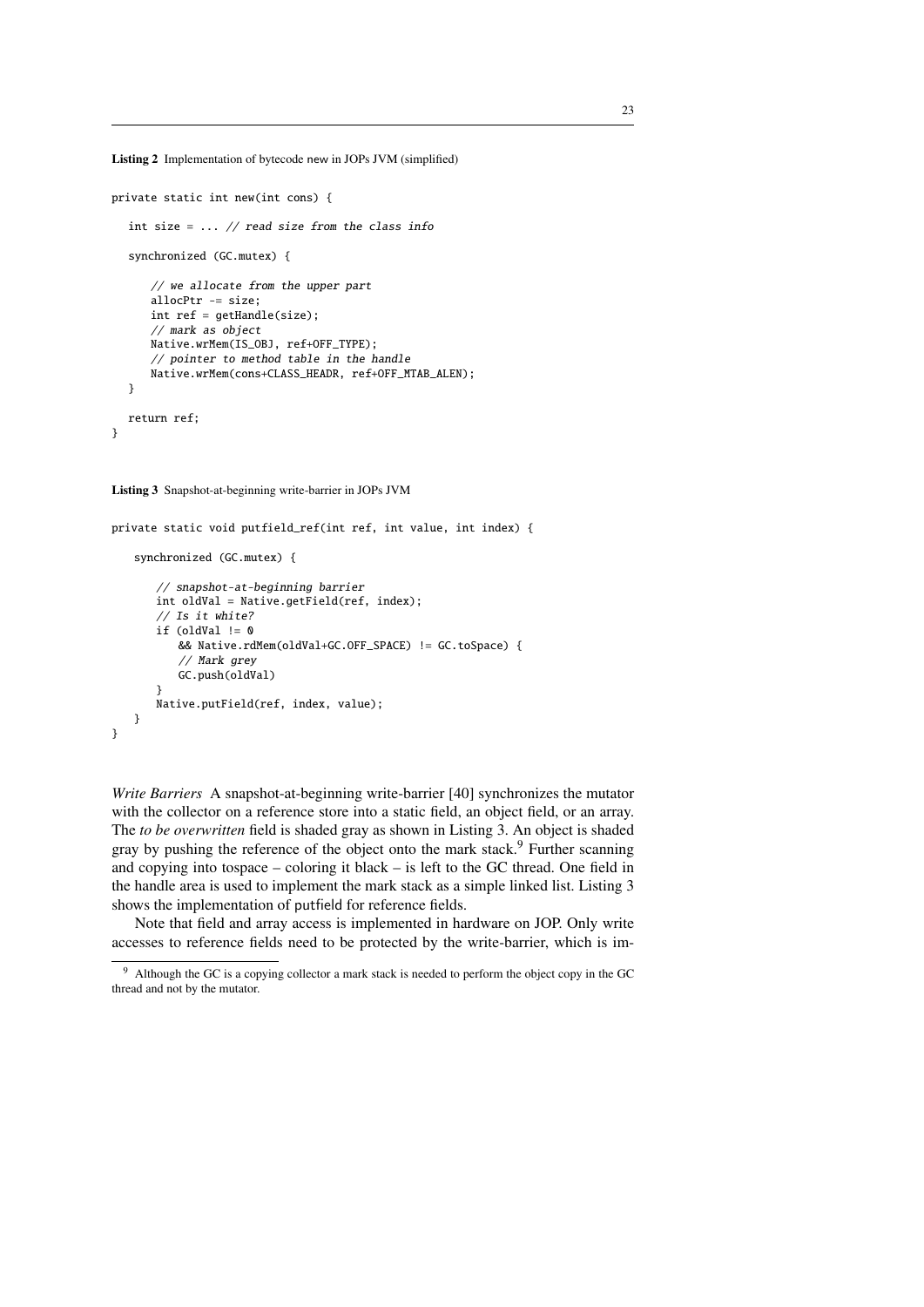plemented in software. During class linking all write operations to reference fields (putfield and putstatic when accessing reference fields) are replaced by a JVM internal bytecodes (e.g., putfield ref) to execute the write-barrier code as shown before. The shown code is part of a special class (com.jopdesign.sys.JVM) where Java bytecodes that are not directly implemented by JOP can be implemented in Java [\[28\]](#page-36-14).

The methods of class Native are JVM internal methods needed to implement part of the JVM in Java. The methods are replaced by regular or JVM internal bytecodes during class linking. Methods getField(ref, index) and putField(ref, value, index) map to the JVM bytecodes getfield and putfield. The method rdMem() is an example of an internal JVM bytecode and performs a memory read. The null pointer check for putfield\_ref is implicitly performed by the hardware implementation of getfield that is executed by Native.getField(). The hardware implementation of getfield triggers an exception interrupt when the reference is null. The implementation of the writebarrier shows how a bytecode is substituted by a special version (pufield ref), but uses in the software implementation the hardware implementation of that bytecode (Naitve.putfield()).

# *4.1.4 Time-predictability of GC Operations*

The execution time of GC related operations shall be time-predictable and constant at best. Searching for a large enough memory block on allocation is at best hard to analyze. The implemented GC compacts the heap and clears the fromspace at the end of the GC cycle. Therefore, a new operation, as shown in Listing [2,](#page-22-0) is a constant time operation. The method getHandle() picks the first element from the list of free handles.

Another GC related operation is the write barrier on a reference write (putfield). This operation, as shown in Listing [3,](#page-22-1) is also a constant time operation. Marking an object grey is performed by pushing it on the mark stack, which itself is also a constant time operation.

## 4.2 Scheduling Experiments

In this section, we test an implementation of the concurrent-copy garbage collector on JOP. The tests are intended to get some confidence that the formulas for the collector periods are correct. Furthermore, we visualize the actual heap usage of a running system.

The examples are synthetic benchmarks that emulate worst-case execution time (WCET) by executing a busy loop after allocation of the data. The WCET of the collector was measured to be 10.4 ms when executing it with scheduling disabled during one collection cycle for example 1 and 11.2 ms for example 2. We use 11 ms and 12 ms respectively as the WCET of the collector for the following examples<sup>[10](#page-23-0)</sup>.

Listing [4](#page-24-0) shows our worker thread with the busy loop. The data is allocated at the start of the period and freed after the simulated execution. waitForNextPeriod blocks until the next release time for the periodic thread.

<span id="page-23-0"></span> $10$  It has to be noted that measuring execution time is not a safe method to estimate WCET values.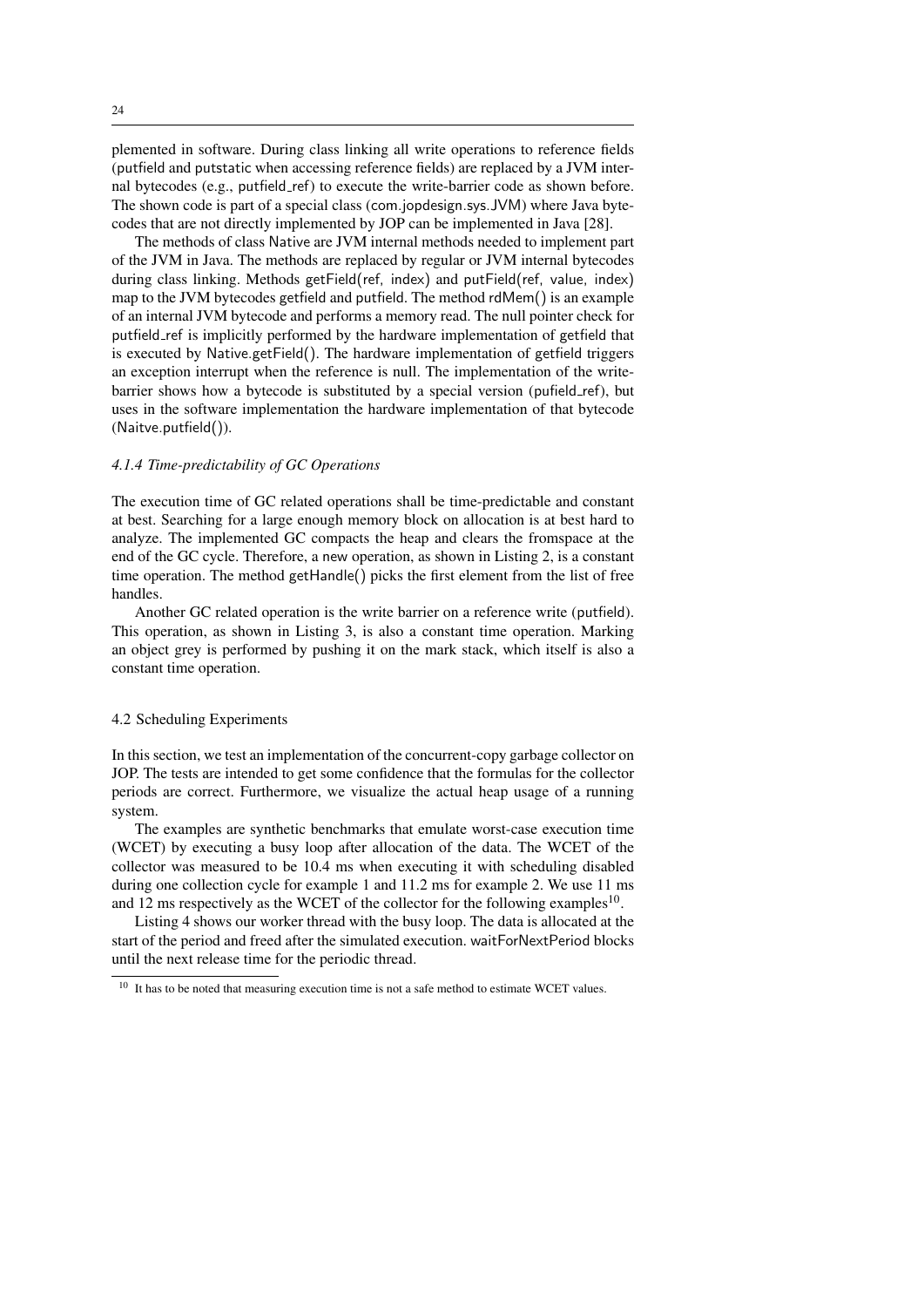<span id="page-24-0"></span>Listing 4 Example periodic thread with a busy loop

```
public void run() {
   for (;;) {
       int[] n = new int[cnt];// simulate work load
       busy(wcet);
       n = null;waitForNextPeriod();
   }
}
final static int MIN_US = 10;
static void busy(int us) {
   int t1, t2, t3;
   int cnt;
   cnt = 0:
   // get the current time in us
   t1 = Native.rd(Const.IO_US_CNT);
   for (:;) {
       t2 = Native.rd(Const.IO_US_CNT);
       t3 = t2-t1;
       t1 = t2;if (t3<MIN_US) {
          cnt += t3;}
       if (cnt>=us) {
          return;
       }
   }
}
```
For the busy loop to simulate *real* execution time, and not elapsed time, the constant MIN US has to be less than the time for two context switches, but larger than the execution time of one iteration of the busy loop. In this case only cycles executed by the busy loop are counted for the execution time and interruption due to a higher priority thread is not part of the execution time measurement.

In our example we use a concurrent-copy collector with a heap size (for both semi-spaces) of 100 KB. At startup the JVM allocates about 3.5 KB data. We incor-porate<sup>[11](#page-24-1)</sup> these 3.5 KB as static live data  $L_s$ .

The remaining memory at the end of the GC cycle, shown in the following graphs, give an indication of the conservatism of the GC period bound. The assumed worstcase for the GC period would result in almost zero free memory before the semi-space flip.

<span id="page-24-1"></span><sup>11</sup> The suggested handling of static data to be moved to *immortal* memory at mission start is not yet implemented.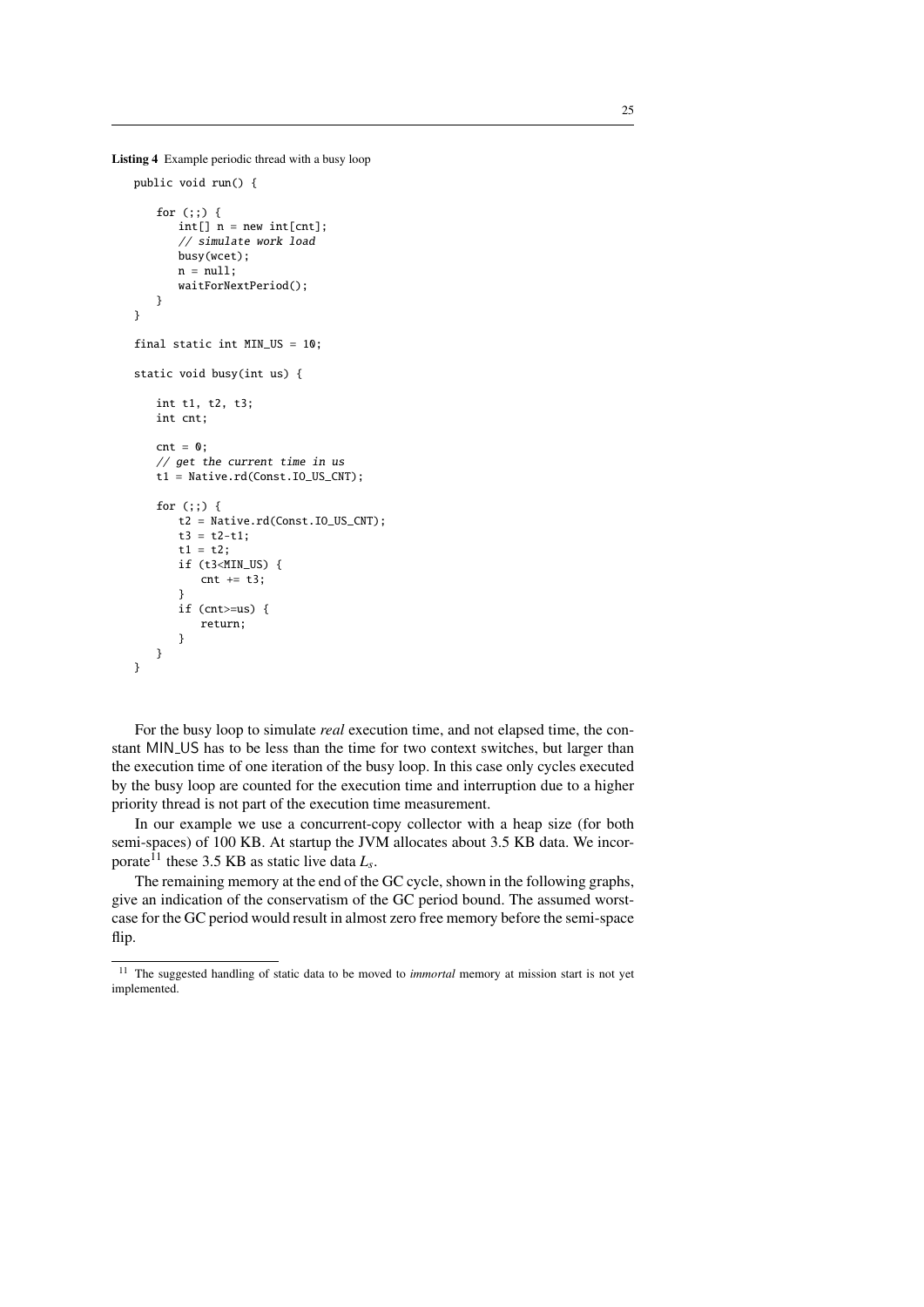|             | T,               | $C_i$           | $a_i$  |
|-------------|------------------|-----------------|--------|
| $\tau_{1}$  | $5 \text{ ms}$   | $1 \text{ ms}$  | 1 KB   |
| $\tau$      | 10 <sub>ms</sub> | $3 \text{ ms}$  | $3$ KB |
| $\tau_{GC}$ | $77 \text{ ms}$  | $11 \text{ ms}$ |        |

<span id="page-25-0"></span>Table 1 Thread properties for experiment 1

## *4.2.1 Independent Threads*

The first example consists of two threads with the properties listed in Table [1.](#page-25-0)  $T_i$  is the period,  $C_i$  the WCET, and  $a_i$  the maximum amount of memory allocated each period. Note that the period for the collector thread is also listed in the table although it is a result of the worker thread properties and the heap size.

With the periods  $T_i$  and the memory consumption  $a_i$  for the two worker threads we calculate the maximum period  $T_{GC}$  for the collector thread  $\tau_{GC}$  by using Theorem [1](#page-12-3)

$$
T_{GC} \leq \frac{H_{CC} - 2(L_s + \sum_{i=1}^n a_i) - 2\sum_{i=1}^n a_i}{2\sum_{i=1}^n \frac{a_i}{Ti}}
$$
  
 
$$
\leq \frac{100 - 2(3.5 + 4) - 2 \cdot 4}{2(\frac{1}{5} + \frac{3}{10})} \text{ms}
$$
  
 
$$
\leq 77 \text{ms}
$$

The priorities are assigned rate-monotonic [\[19\]](#page-35-7) and we perform a quick schedulability check with the periods  $T_i$  and the WCETs  $C_i$  by calculation of the processor utilization *U* for all three threads

$$
U = \sum_{i=1}^{3} \left(\frac{C_i}{T_i}\right)
$$
  
=  $\frac{1}{5} + \frac{3}{10} + \frac{11}{77}$   
= 0.643

which is less than the maximum utilization for three tasks

$$
U_{max} = m * (2^{\frac{1}{m}} - 1)
$$
  
= 3 \* (2<sup>\frac{1}{3}</sup> - 1)  
 \approx 0.78

In Figure [4](#page-26-0) the memory trace for this system is shown. The graph shows the free memory in one semi-space (the to-space, which is 50 KB) during the execution of the application. The individual points are recorded with time-stamps at the end of each allocation request.

In the first milliseconds we see allocation requests that are part of the JVM startup (most of it is static data). The change to the mission phase is delayed 100 ms and the first allocation from a periodic thread is at 105 ms. The collector thread also starts at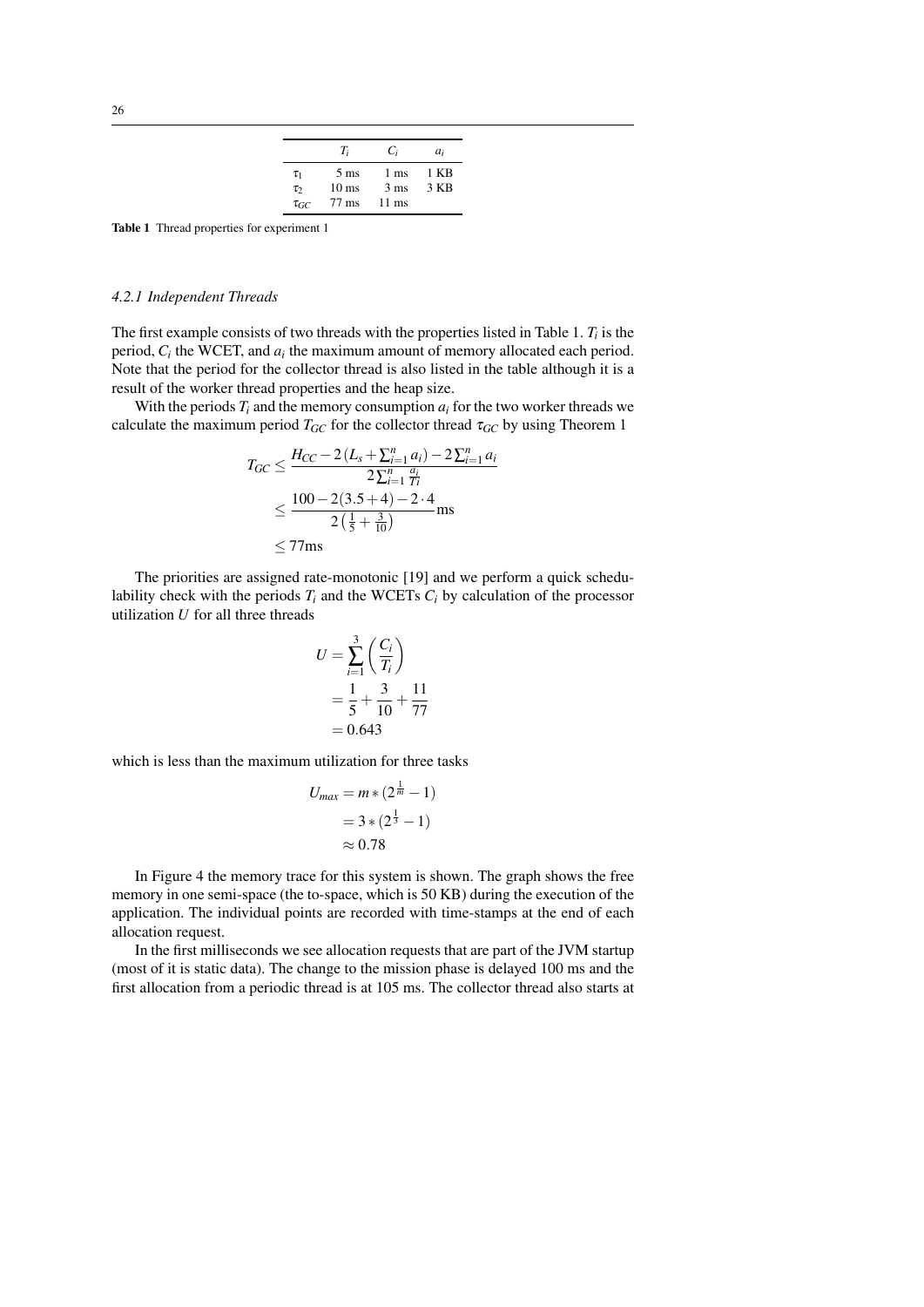

<span id="page-26-0"></span>Fig. 4 Free memory in experiment 1

|             | T,               | Ci.              | ai   |
|-------------|------------------|------------------|------|
| $\tau_1$    | $5 \text{ ms}$   | $0.5 \text{ ms}$ | 1 KB |
| $\tau$      | 10 <sub>ms</sub> | $3 \text{ ms}$   | 3 KB |
| $\tau_3$    | $30 \text{ ms}$  | 2 <sub>ms</sub>  |      |
| $\tau_{GC}$ | $55 \text{ ms}$  | $12 \text{ ms}$  |      |

<span id="page-26-1"></span>Table 2 Thread properties for experiment 2

the same time and the first semi-space flip can be seen at 110 ms (after one allocation from each worker thread). We see the 77 ms period of the collector in the jumps in the free memory graph after the flip. The different memory requests of two times 1 KB from thread  $\tau_1$  and one time 3 KB from thread  $\tau_2$  can be seen every 10 ms.

In this example the heap is used until it is almost full, but the application never runs out of memory and no thread misses a deadline. From the regular allocation pattern we also see that this collector runs concurrently. With a stop-the-world collector we would notice gaps of 10 ms (the measured execution time of the collector) in the graph.

## *4.2.2 Producer/Consumer Threads*

For the second experiment we split our thread  $\tau_1$  to a producer thread  $\tau_1$  and a consumer thread  $\tau_3$  with a period of 30 ms. We assume after the split that the producer's WCET is halved to 500 us. The consumer thread is assumed to be more efficient when working on lager blocks of data than in the former example  $(C_3=2 \text{ ms}$  instead of 6\*500  $\mu$ s). The rest of the setting remains the same (the worker thread  $\tau$ ). Table [2](#page-26-1) shows the thread properties for the second experiment.

As explained in Section [2.3.3,](#page-13-0) we calculate the lifetime factor  $l_1$  for memory allocated by the producer  $\tau_1$  with the corresponding consumer  $\tau_3$  with period  $T_3$ .

$$
l_1 = \left\lceil \frac{2T_3}{T_1} \right\rceil = \left\lceil \frac{2 \times 30}{5} \right\rceil = 12
$$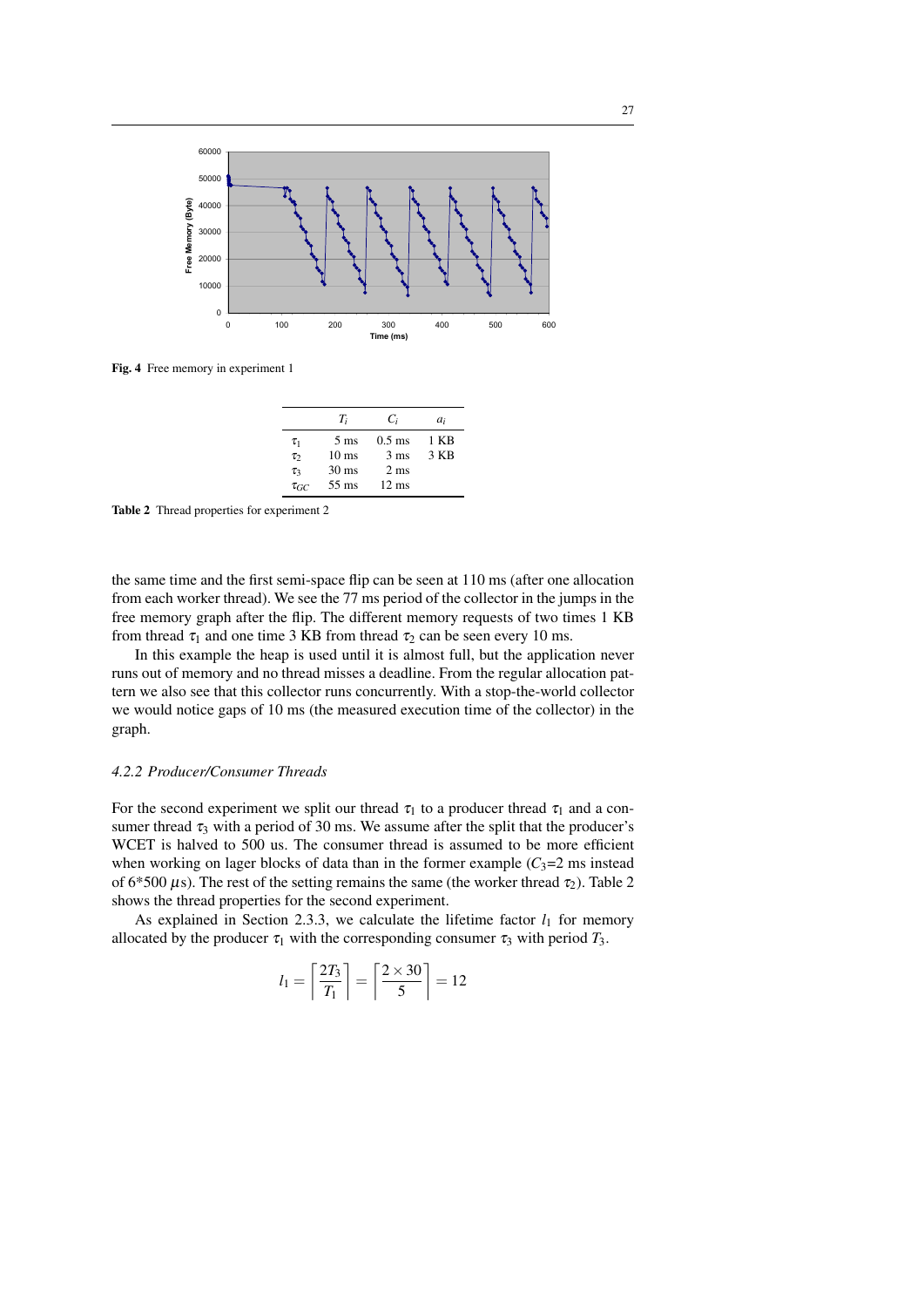

<span id="page-27-0"></span>Fig. 5 Free memory in experiment 2

The maximum collector period *TGC* is

$$
T_{GC} \leq \frac{H_{CC} - 2(L_s + \sum_{i=1}^{n} a_i l_i) - 2\sum_{i=1}^{n} a_i}{2\sum_{i=1}^{n} \frac{a_i}{Ti}}
$$
  
 
$$
\leq \frac{100 - 2(3.5 + 1 \cdot 12 + 3 + 0) - 2 \cdot 4}{2(\frac{1}{5} + \frac{3}{10} + \frac{0}{30})}
$$
ms  
 
$$
\leq 55 \text{ms}
$$

We check the maximum processor utilization:

$$
U = \sum_{i=1}^{4} \left(\frac{C_i}{T_i}\right)
$$
  
=  $\frac{0.5}{5} + \frac{3}{10} + \frac{2}{30} + \frac{12}{55}$   
=  $0.685 \le 4 * (2^{\frac{1}{4}} - 1) \approx 0.76$ 

In Figure [5](#page-27-0) the memory trace for the system with one producer, one consumer, and one independent thread is shown. Again, we see the 100 ms delayed mission start after the startup and initialization phase, in this example at about 106 ms. Similar to the former example the first collector cycle performs the flip a few milliseconds after the mission start. We see the shorter collection period of 55 ms. The allocation pattern (two times 1 KB and one time 3 KB per 10 ms) is the same as in the former example as the threads that allocate the memory are still the same.

We have also run this experiment for a longer time than shown in Figure [5](#page-27-0) to see if we find a point in the execution trace where the remaining free memory is less than the value at 217 ms. The pattern repeats and the observed value at 217 ms is the minimum.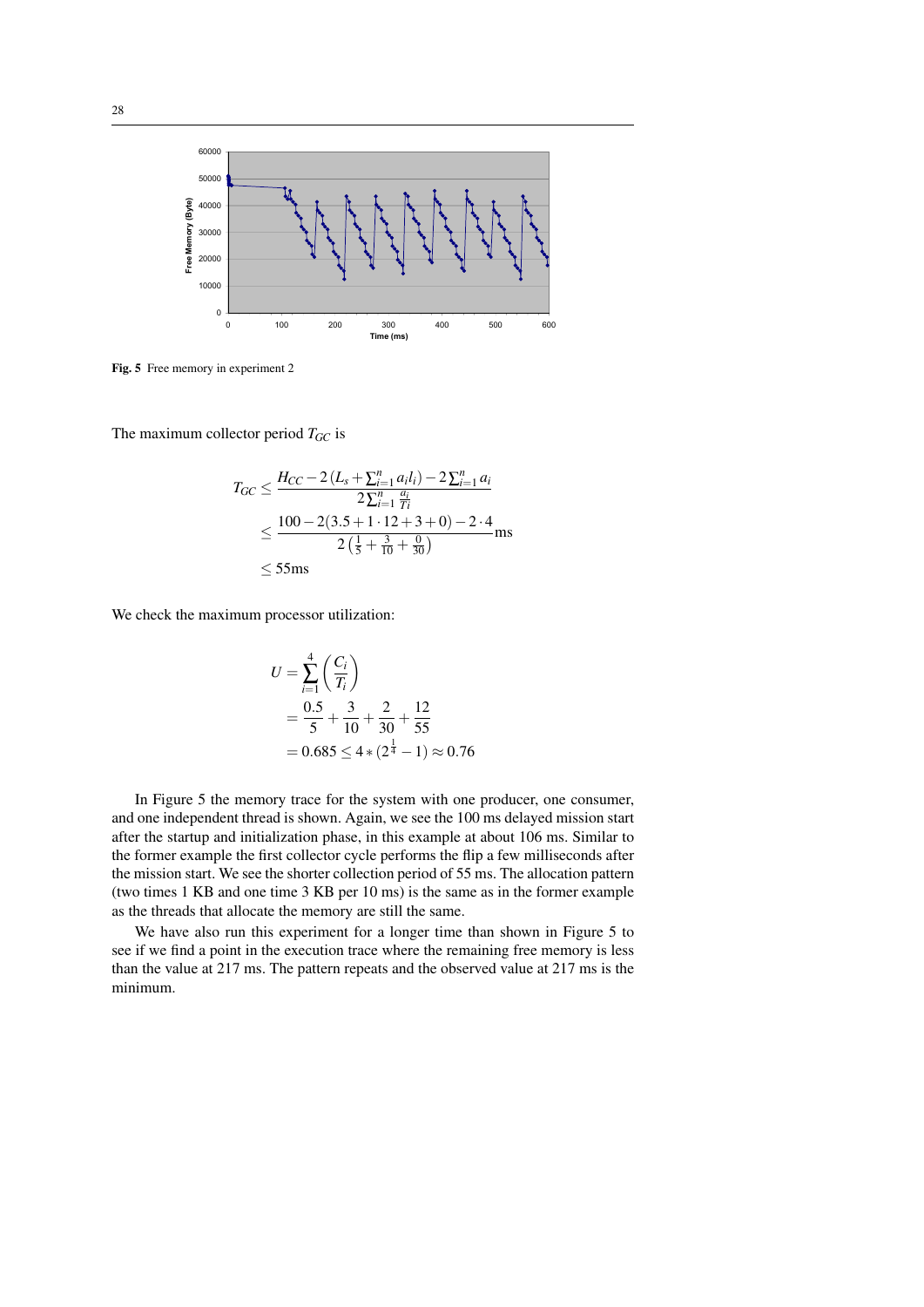<span id="page-28-0"></span>Listing 5 Measuring release time jitter

```
public boolean run() {
   int t = Native.rdMem(Const.IO_US_CNT);
   if (!notFirst) {
       expected = t+period;notFirst = true;
   } else {
       int diff = t-expected;
       if (diff>max) max = diff;
       if (diff<min) min = diff;
       expected += period;
   }
   work();
   return true;
}
```
#### 4.3 Measuring Release Jitter

Our main concern on garbage collection in real-time systems is the blocking time introduced by the GC due to atomic code sections. The blocking time cannot be measured directly. However, it will be seen as release time jitter on the high priority real-time threads. Therefore we measure this release jitter.

Listing [5](#page-28-0) shows how we measure the jitter. Method run() is the main method of the real-time thread and executed on each periodic release. Within the real-time thread we have no notion about the start time of the thread. As a solution we measure the actual time on the first iteration and use this time as first release time. In each iteration the expected time, stored in the variable expected, is incremented by the period. In each iteration (except the first one) the actual time is compared with the expected time and the maximum value of the difference is recorded.

As noted before, we have no notion about the *correct* release times. We measure only relative to the first release. When the first release is delayed (due to some startup code or interference with a higher priority thread) we have a positive offset in expected. On an exact release in a later iteration the time difference will be negative (in diff). Therefore, we also record the minimum value for the difference between the actual time and the expected time. The maximum measured release jitter is the difference between max and min.

To provide a baseline we measure the release time jitter of a single real-time thread (plus an endless loop in the main method as an idle non-real-time background thread). No GC thread is scheduled. The code is similar to the code in Listing [5.](#page-28-0) A stop condition is inserted that prints out the minimum and maximum time differences measured after 1 million iterations.

Table [3](#page-29-0) shows the measured jitter for different thread periods. We observed no jitter for periods of 100  $\mu$ s and longer. At a period of 50  $\mu$ s the scheduler introduces a considerable amount of jitter. From this measurement we conclude that  $100 \mu s$  is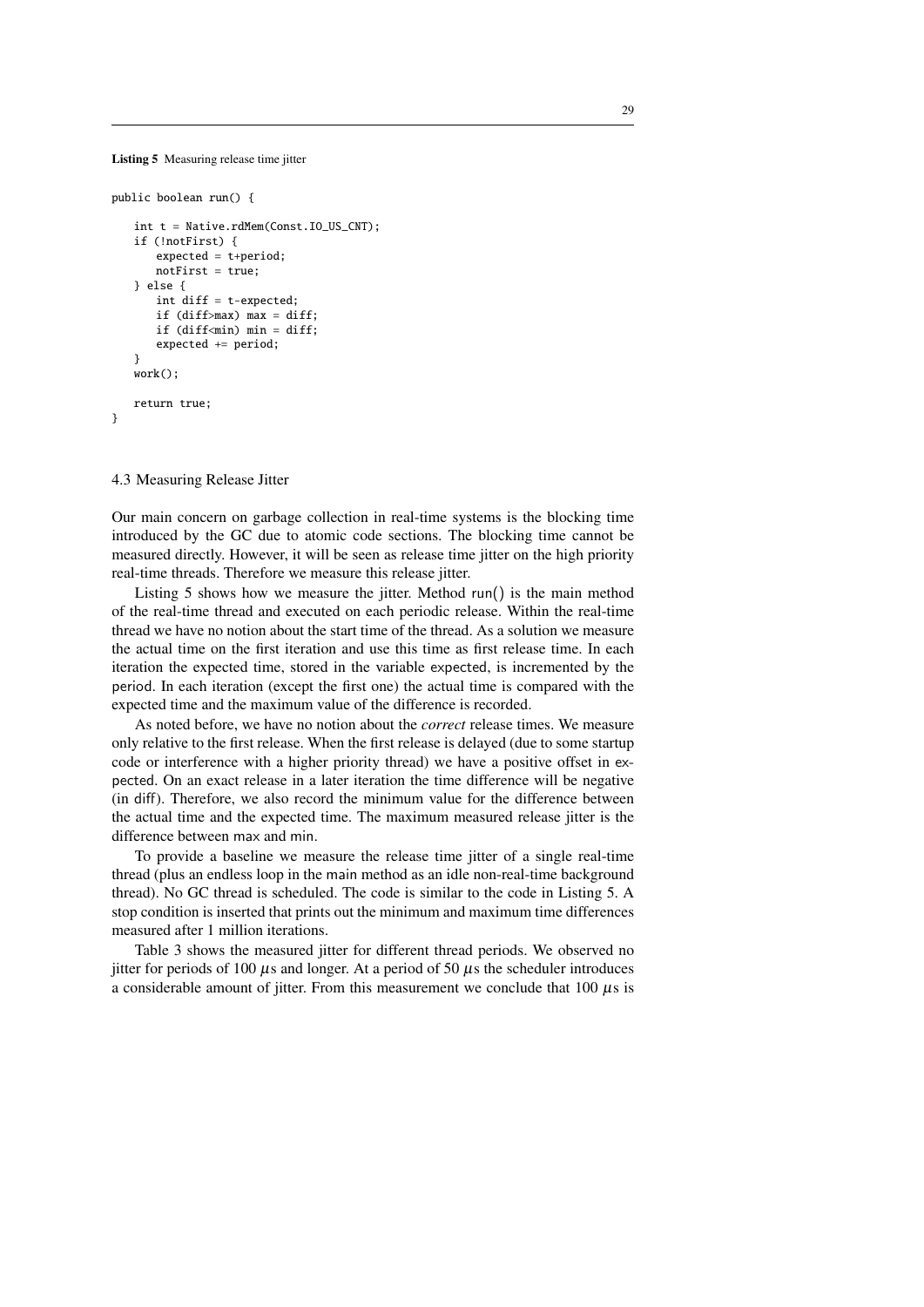| Period        | Jitter     |
|---------------|------------|
| $200 \ \mu s$ | $0 \mu s$  |
| $100 \mu s$   | $0 \mu s$  |
| $50 \mu s$    | $17 \mu s$ |

<span id="page-29-0"></span>Table 3 Maximum release jitter for a single thread

| Thread       | Period          | Deadline         | Priority |
|--------------|-----------------|------------------|----------|
| $\tau_{hf}$  | $100 \mu s$     | $100 \mu s$      |          |
| $\tau_p$     | $1 \text{ ms}$  | $1 \text{ ms}$   |          |
| $\tau_c$     | $10 \text{ ms}$ | $10 \text{ ms}$  | 3        |
| $\tau_{log}$ | $1000$ ms       | $100 \text{ ms}$ | っ        |
| $\tau_{gc}$  | $200$ ms        | $200$ ms         |          |

<span id="page-29-1"></span>Table 4 Thread properties of the test program

the practical shortest period we can handle with our system. We will use this period for the high-priority real-time thread in the following measurement with an enabled GC.

## *4.3.1 Measurements*

The test application consisting of three real-time threads ( $\tau_{hf}$ ,  $\tau_p$ , and  $\tau_c$ ), one logging thread  $\tau_{\text{loc}}$ , and the GC thread  $\tau_{\text{ec}}$ . All three real-time threads measure the difference between the expected release time and the actual release time (as shown in Figure [5\)](#page-28-0). The minimum and maximum values are recorded and regularly printed to the console by the logging thread  $\tau_{\text{loc}}$ . Table [4](#page-29-1) shows the release parameters for the five threads. Priority is assigned deadline monotonic. Note that the GC thread has a shorter period than the logger thread, but a longer deadline. For our approach to work correctly the GC thread *must* have the lowest priority. Therefore all other threads with a longer period than the GC thread must be assigned a shorter deadline.

Thread  $\tau_{hf}$  represents a high-frequency thread without dynamic memory allocation. This thread should observe minimal disturbance by the GC thread.

The threads  $\tau_p$  and  $\tau_c$  represent a producer/consumer pair that uses dynamically allocated memory for communication. The producer appends the data at a frequency of 1 kHz to a simple list. The consumer thread runs at 100 Hz and processes all currently available data in the list and removes them from the list. The consumer will process between 9 and 11 elements (depending on the execution time of the consumer and the thread phasing).

It has to be noted that this simple and common communication pattern cannot be implemented with the scoped memory model of the RTSJ. First, to use a scope for communication, we have to keep the scope alive with a *wedge* thread [\[23\]](#page-36-0) when data is added by the producer. We would need to notify this wedge thread by the consumer when all data is consumed. However, there is no single instant available where we can *guarantee* that the list is empty. A possible solution for this problem is described in [\[23\]](#page-36-0) as *handoff* pattern. The pattern is similar to double buffering, but with an explicit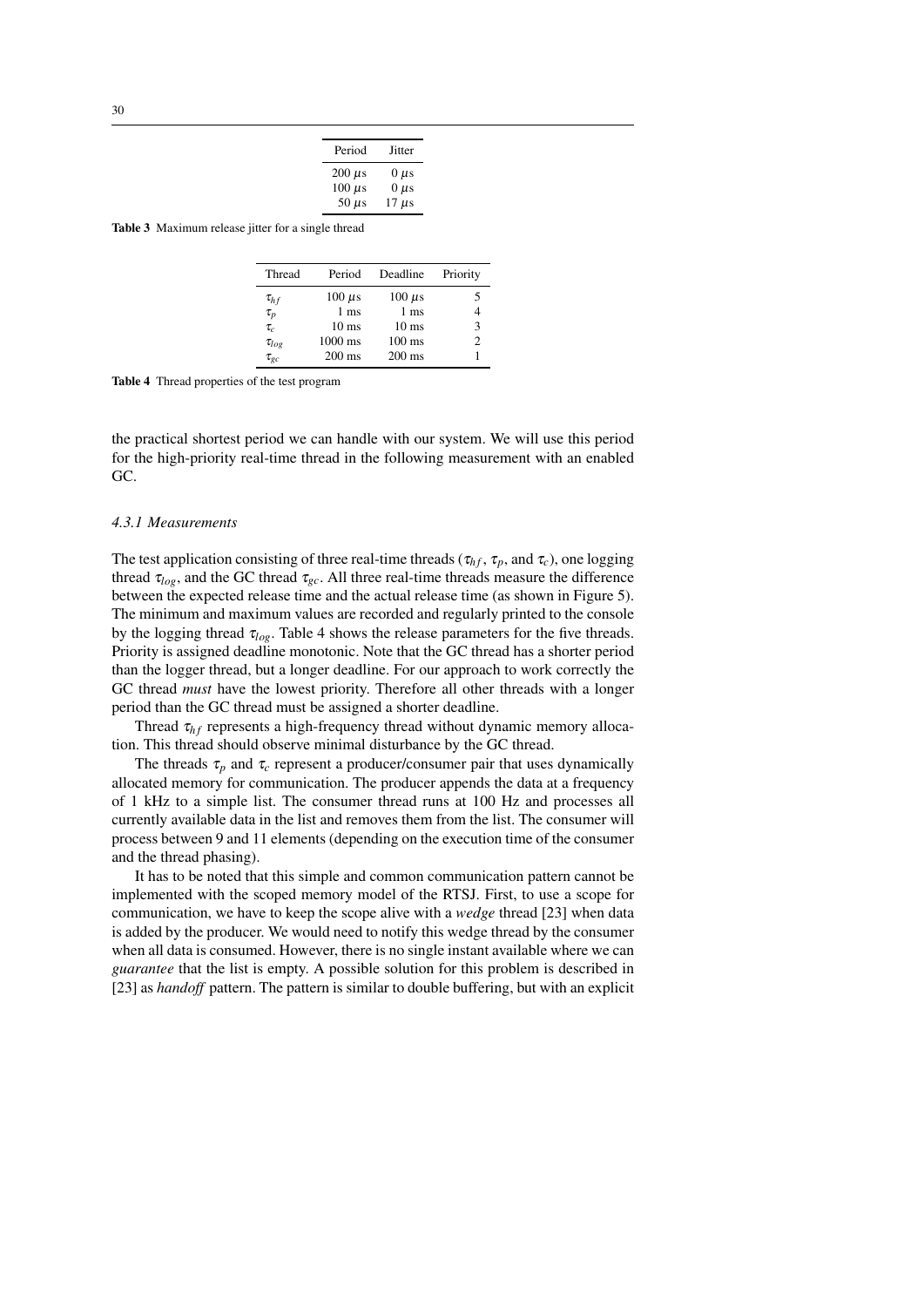| Threads                                            | Jitter     |
|----------------------------------------------------|------------|
| $\tau_{hf}$                                        | $0 \mu s$  |
| $\tau_{hf}, \tau_{log}$                            | $7 \mu s$  |
| $\tau_{hf}, \tau_{log}, \tau_p, \tau_c$            | $14 \mu s$ |
| $\tau_{hf}, \tau_{log}, \tau_p, \tau_c, \tau_{gc}$ | 54 $\mu$ s |

Table 5 Jitter measured on a 100 MHz processor for the high priority thread in different configurations

copy of the data. The elegance of a simple list as buffer queue between the producer and the consumer is lost.

Thread  $\tau_{\text{log}}$  is not part of the real-time systems simulated application code. Its purpose is to print the minimum and maximum differences between the measured and expected release times (see former section) of threads  $\tau_{hf}$  and  $\tau_p$  to the console periodically.

Thread  $\tau_{gc}$  is a standard periodic real-time thread executing the GC logic. The GC thread period was chosen quite short in that example. A period in the range of seconds would be enough for the memory allocation by  $\tau_p$ . However, to stress the interference between the GC thread and the application threads we artificially shortened the period.

As a first experiment we run only  $\tau_{hf}$  and the logging thread  $\tau_{log}$  to measure jitter introduced by the scheduler. The maximum jitter observed for  $\tau_{hf}$  is 7  $\mu$ s – the blocking time of the scheduler.

In the second experiment we run all threads except the GC thread. For the first 4 seconds we measure a maximum jitter of 14  $\mu$ s for thread  $\tau_{hf}$ . After those 4 seconds the heap is full and GC is necessary. In that case the GC behaves in a stop-the-world fashion. When a new object request cannot be fulfilled the GC logic is executed in the context of the allocating thread. As the bytecode new is itself in an atomic region the application is blocked until the GC finishes. Furthermore, the GC performs a conservative scan of all thread stacks. We measure a release delay of 63 ms for all threads due to the blocking during the full collection cycle. From that measurement we can conclude for the sample application and the available main memory: (a) the measured maximum period of the GC thread is in the range of 4 seconds; (b) the estimated execution time for one GC cycle is 63 ms. It has to be noted that measurement is not a substitution for static timing analysis. Providing WCET estimates for a GC cycle is a challenge for future work.

In our final experiment we enabled all threads. The GC is scheduled periodically at 200 ms as the lowest priority thread – the scenario we argue for. The GC logic is set into the concurrent mode on mission start. In this mode the thread stacks are not scanned for roots. Furthermore, when an allocation request cannot be fulfilled the application is stopped. This radical stop is intended for testing. In a more tolerant implementation either an out-of-memory exception can be thrown or the requesting thread has to be blocked, its thread stack scanned and released when the GC has finished its cycle.

We ran the experiment for several hours and recorded the maximum release jitter of the real-time threads. For this test we used slightly different periods (prime numbers) to avoid the regular phasing of the threads. The harmonic relation of the original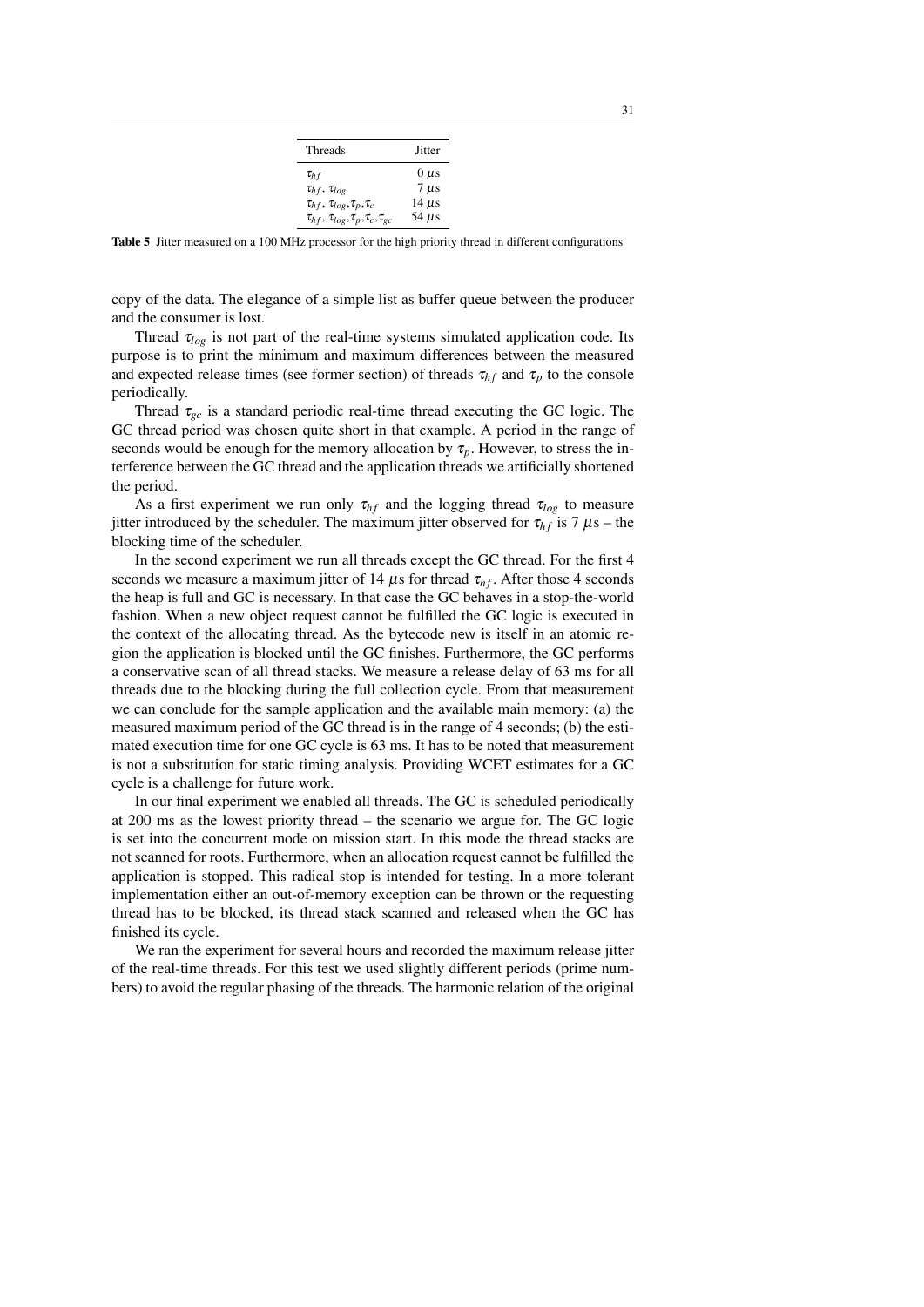periods can lead to too optimistic measurements. The applications never ran out of memory. The maximum jitter observed for the high priority task  $\tau_{hf}$  was 54  $\mu$ s. The maximum jitter for task  $\tau_p$  was 108  $\mu$ s. This higher value on  $\tau_p$  is expected as the execution interferes with the execution of the higher priority task  $\tau_{hf}$ .

# <span id="page-31-0"></span>5 Discussion

In this section, we discuss our findings from the evaluation of the proposed GC on the Java processor JOP and related aspects for real-time GC.

## 5.1 GC Scheduling

The scheduling experiments give as some confidence that the calculation of the maximum period of the GC is correct. The implementation of bytecode new has been instrumented to collect statistics of the heap usage. The time series of the heap usage shows expected patterns. The free memory drops near to zero at the end of the GC period, but jumps up after the flip on the start of the next GC period.

#### 5.2 Allocation Rate Analysis

To bound the maximum GC period, the allocation rate of the individual mutator threads needs to be known. This problem is similar to schedulability analysis where the WCET of individual tasks needs to be known. The maximum allocation rate analysis is very similar to WCET analysis. Instead of execution time of individual instructions, the allocation size is used as cost function in the analysis. Besides bounds on loops and recursion depths, a bound on array sizes is needed for this analysis. The WCET analysis tool for Java processors [\[34\]](#page-36-15) is currently adapted to perform a maximum allocation rate analysis. This type of analysis is also necessary for RTSJ style scoped memories.

The analysis of memory consumption by objects that are shared between tasks for communication is more complex. An inter-task analysis is necessary to derive an upper bound on the time an object stays alive. For simple consumer/producer task pairs the analysis can be done manually. Automatic analysis of complex object sharing is a challenging future work project.

## 5.3 Blocking Times

With our measurements we have shown that quite short blocking times are achievable. Scheduling introduces a blocking time of about  $7-14$   $\mu$ s and the GC adds another 40  $\mu$ s resulting in a maximum jitter of the highest priority thread of 54  $\mu$ s. In our first implementation we performed the object copy in pure Java, resulting in blocking times around 200  $\mu$ s. To speedup the copy we moved this function to microcode.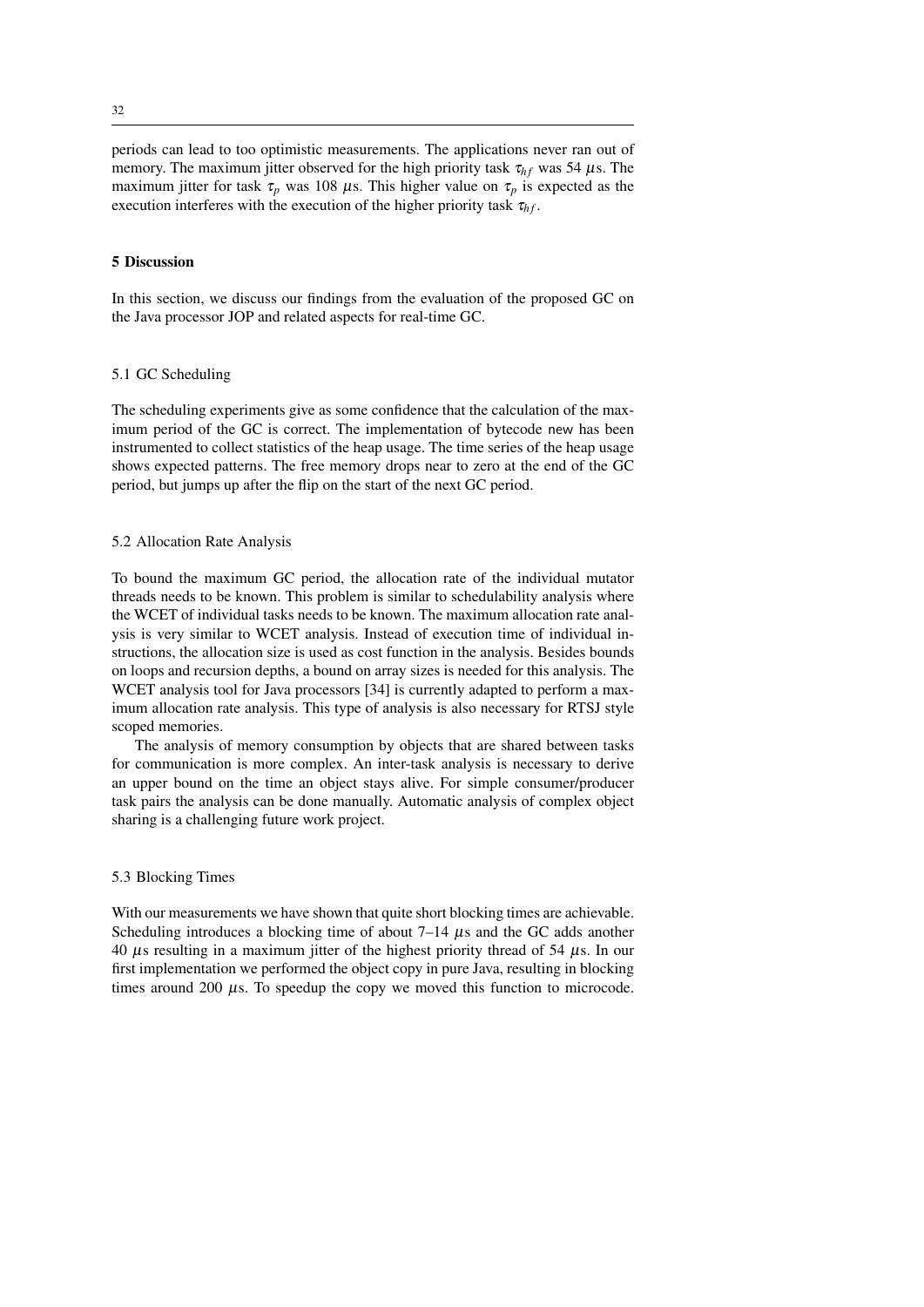However, the microcoded *memcpy* still needs 18 cycles per 32-bit word copy. Direct support of object copy in hardware completely removes the blocking time [\[33\]](#page-36-2).

The maximum blocking time of 54  $\mu$ s on a 100 MHz processor is less than blocking times reported for other solutions.

Blocking time for Metronome (called pause times in the papers) is reported to be 6 ms [\[6\]](#page-35-12) on a 500 MHz PowerPC at 50% CPU utilization. Those large blocking times are due to the scheduling of the GC at the highest priority with a polling based yield within the GC thread. A fairer comparison is against the *jitter* of the pause time. In [\[5\]](#page-35-13) the variation of the pause time is given between 500  $\mu$ s and 2.4 ms on a 1 Ghz machine. It should be noted that Metronome is a GC intended for mixed real-time systems whereas we aim only for hard real-time systems.

Robertz performed a similar measurement as we did for his thesis [\[26\]](#page-36-16) with a time-triggered GC on a 350 MHz PowerPC. He measured a maximum jitter of 20  $\mu$ s  $(\pm 10 \,\mu s)$  for a high priority task with a period of 500  $\mu s$ .

It has to be noted that our experiment is a small one and we need more advanced real-time applications for the evaluation of real-time GC. The problem is that it is hard to find even static based real-time application benchmarks (at least applications written for safety critical Java). Running standard benchmarks that measure average case performance (e.g., SPEC jvm98) is not an option to evaluate a real-time collector.

#### 5.4 Sizing the Handle Area

The lightweight read barrier with an indirection to find the correct object can either be a word in the object header or located in a distinct handle area. A handle area uses less memory as the indirection word is needed only once and not in both copies of an object. Furthermore, the handle area can also hold other typical object header data, such as a lock field or the array size.

The main drawback of a handle area is that this area needs to be sized. As we already know the maximum allocation rate and live data for each thread the maximum number of handles can be derived by an adaption of the scheduling equations. For thread  $\tau_i$  that allocates  $n_i$  objects each period the maximum number of handles  $N_{max}$ is

$$
N_{max} \leq \sum_{i=1}^{n} n_i + \sum_{i=1}^{n} \left\lceil \frac{T_{GC}}{T_i} \right\rceil n_i
$$

#### 5.5 Can a Out-of-Memory Error Happen?

From a hard real-time point of view the application has to be fully analyzed and an out-of-memory error shall never happen. We could ignore that fault. However, from a safety-critical point of view one should provide a backup solution even for the not-expected case. Instead of throwing an OutOfMemoryError in the allocating thread, the thread can be blocked until the GC frees enough memory (till the flip in the new GC cycle). The solution needs some cooperation between the GC code and the scheduler.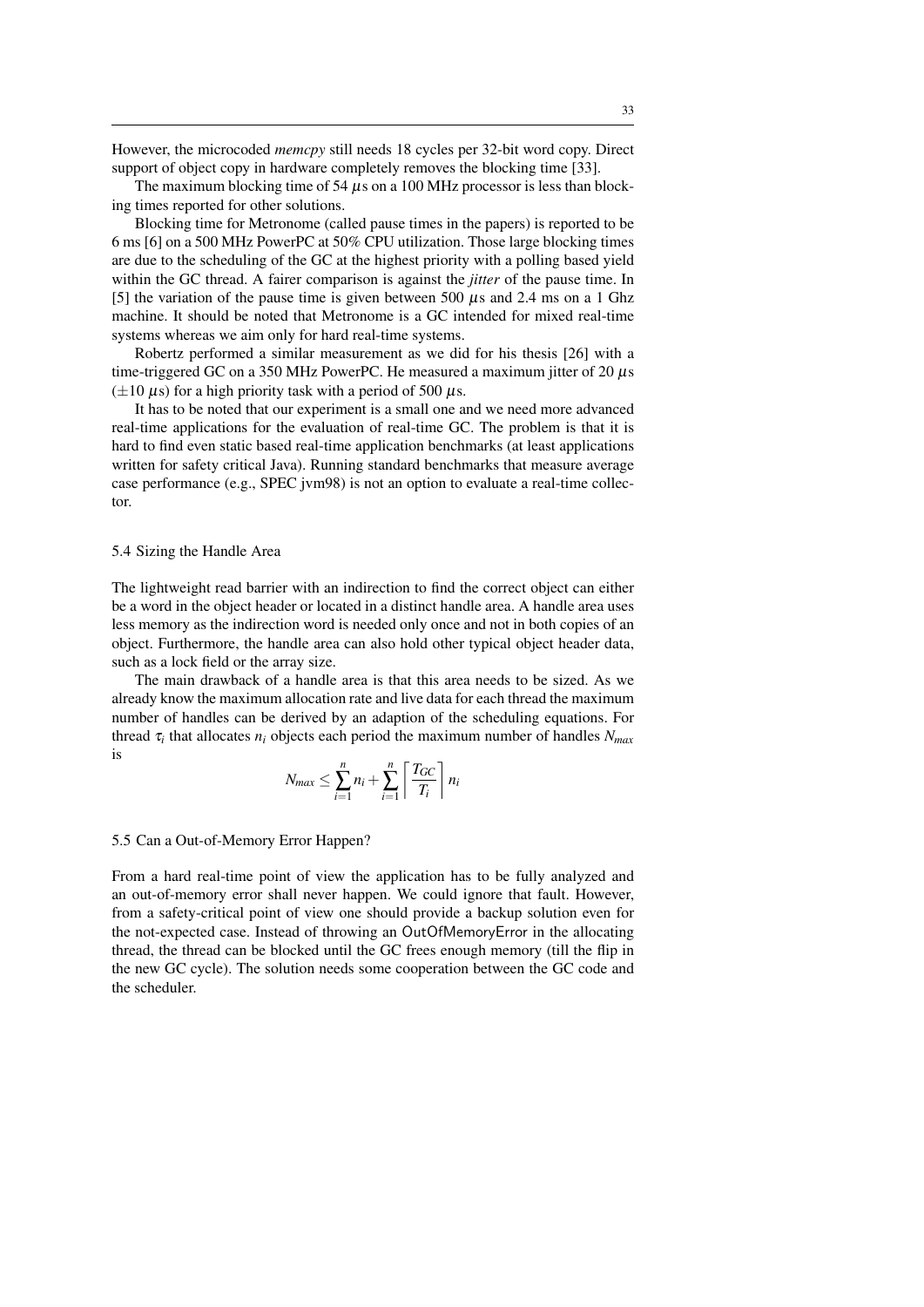5.6 Mixed Real-Time Systems

Most implementations of a real-time GC within the RTGC target soft real-time or mixed real-time systems. The hard real-time part shall use scoped memory and noheap real-time threads and the soft realtime part of the application shall use real-time threads using the heap.

Another option to split the application between hard and soft real-time components is to split the garbage collected heap. To protect hard real-time threads they allocate in a reserved part of the heap. The analysis from Section [2](#page-3-0) only needs to be applied for the hard real-time part. The soft (or non) real-time components are allowed to allocate in a different part of the heap. If this part of the heap becomes full a soft real-time thread will block on allocation till the GC frees enough memory. The hard real-time threads are not influenced.

It has to be noted that data sharing between the two components is still allowed. As both heap regions are under the control of a single GC thread, pointers between the two regions are allowed and no further treatment of cross references is needed.

## <span id="page-33-0"></span>6 Related Work

Garbage collection was first introduced for list processing systems (LISP) in the 1960s. A good overview of GC techniques can be found in [\[17\]](#page-35-14) and in the GC survey by Wilson [\[39\]](#page-36-17).

Mark-sweep and mark-compact collectors need a stack during the marking phase that can grow in the worst-case up to the number of live objects. Cheney [\[13\]](#page-35-9) presents an elegant way how this mark stack can be avoided. His GC is called *copyingcollector* and divides the heap into two spaces: the *to-space* and the *from-space*. Objects are moved from one space to the other as part of the scan of the object graph.

However, all the described collectors are still stop-the-world collectors. The pause time of up to seconds in large interactive LISP applications triggered the research on incremental collectors that distribute collection work more evenly [\[38,](#page-36-3)[14,](#page-35-2)[8\]](#page-35-3). These collectors were sometimes called *real-time* although they do not fulfill hard real-time properties that we need today. Baker [\[8\]](#page-35-3) extends Cheneys [\[13\]](#page-35-9) copying collector for incremental GC. However, it uses an expensive read barrier that moves the object to the to-space as part of the mutator work. Baker proposes the *Treadmill* [\[9\]](#page-35-15) to avoid copying. However, this collector works only with objects of equal size and still needs an expensive read barrier.

In [\[27\]](#page-36-18) a garbage-collected memory module is suggested to provide a real-time collector. A worst-case delay time of  $1\mu s$  is claimed without giving the processor speed.

Metronome is a collector intended for mixed real-time systems [\[7\]](#page-35-6). Non real-time applications are used (SPECjvm98) in the experiments. They propose a collector with constant utilization to meet real-time requirements. However, utilization is *not* a realtime measure per se; it should be schedulability or response time instead. In contrast to our proposal, the GC thread is scheduled at the highest priority in short periods. To ensure that, despite the high priority of the GC thread, mutator threads will be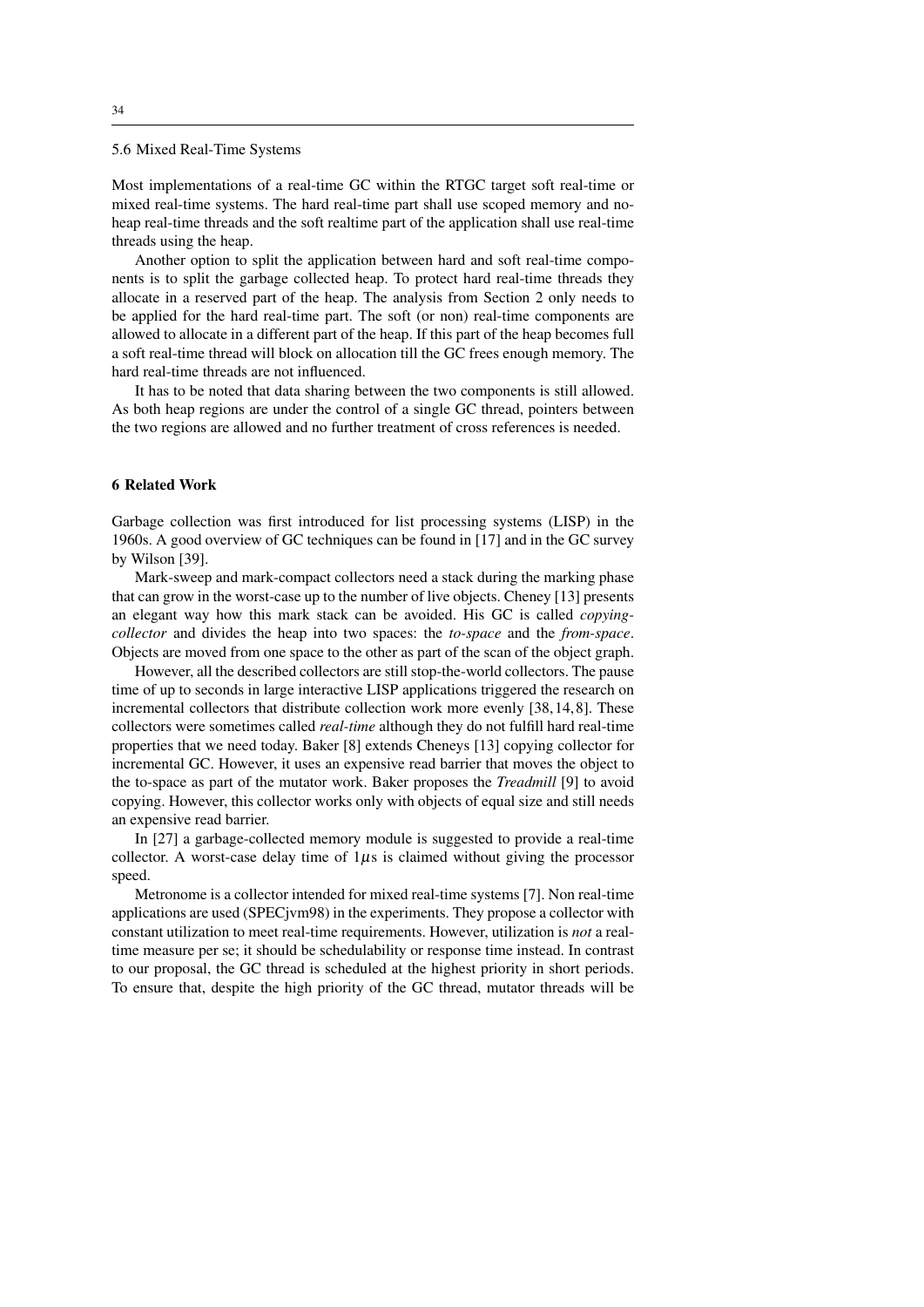scheduled, the GC thread runs only for a fraction of time within a time window. This fraction and the size of the time window can be adjusted for different work loads.

A comparison of the schedulability of a GC according to this paper and the Metronome GC can be found in [\[18\]](#page-35-16). The paper provides response time analysis for a Metronome style GC and shows that it can be used for hard real-time systems. Two constructed example workloads are given. In one case the Metronome based GC will run out of memory and in the other case the GC scheduled at lowest priority will run out of memory. However, the second example has a task with a longer period than the GC thread. According to our proposal the GC thread should then be scheduled with a higher priority, which is not considered in the paper. Experimental comparison of the two GC approaches shows that the response time of the real-time tasks is shorter when the GC thread is scheduled as proposed in this paper.

Although not mandated, all commercial and academic implementations of the RTSJ [\[37,](#page-36-7)[11,](#page-35-17)[4,](#page-35-18)[2\]](#page-35-19) and related real-time Java systems [\[1\]](#page-35-20) also contain a real-time garbage collector.

The work closest to our scheduling analysis is presented in [\[25\]](#page-36-8). The authors provide an upper bound of the GC cycle. Although stated that this bound "is thus not dependent of any particular GC algorithm", the result applies only for single heap GC algorithms (e.g. mark-compact) and not for a copying collector. A value for *Lmax* is not given in the paper. Furthermore, the increase of the object lifetime due to object sharing between threads is not considered in that paper.

#### <span id="page-34-0"></span>7 Conclusion

In this paper we have presented a real-time garbage collector in order to benefit from a more dynamic programming model for real-time applications. The collector is incremental and scheduled as a normal real-time thread and assigned a priority according to its deadline. To guarantee that the applications will not run out of memory, the period of the collector thread has to be short enough. We provided the maximum collector periods for a mark-compact collector type and a concurrent-copy collector. We have also shown how a longer lifetime due to object sharing between threads can be incorporated into the collector period analysis.

The restrictions from the safety-critical Java programming model and the low priority collector thread result in two advantages: (a) avoidance of stack root scanning and (b) short blocking times of high priority threads. At 100 MHz we measured 40  $\mu$ s maximum blocking time introduced by the GC thread.

A critical operation for a concurrent, compacting GC is the atomic copy of large arrays. JOP has been extended by a copy unit that can be interrupted. This unit is integrated with the memory access unit and redirects the access to either fromspace or tospace depending on the array/field index and the value of the copy pointer.

Acknowledgements The author thanks Jan Vitek for discussions on real-time collectors in general and specifically in the context of safety-critical Java. Furthermore, I want to thank Wolfgang Puffitsch for the many fruitful discussions, either in our office or after work, on real-time GC and his implementation of the copy unit for JOP.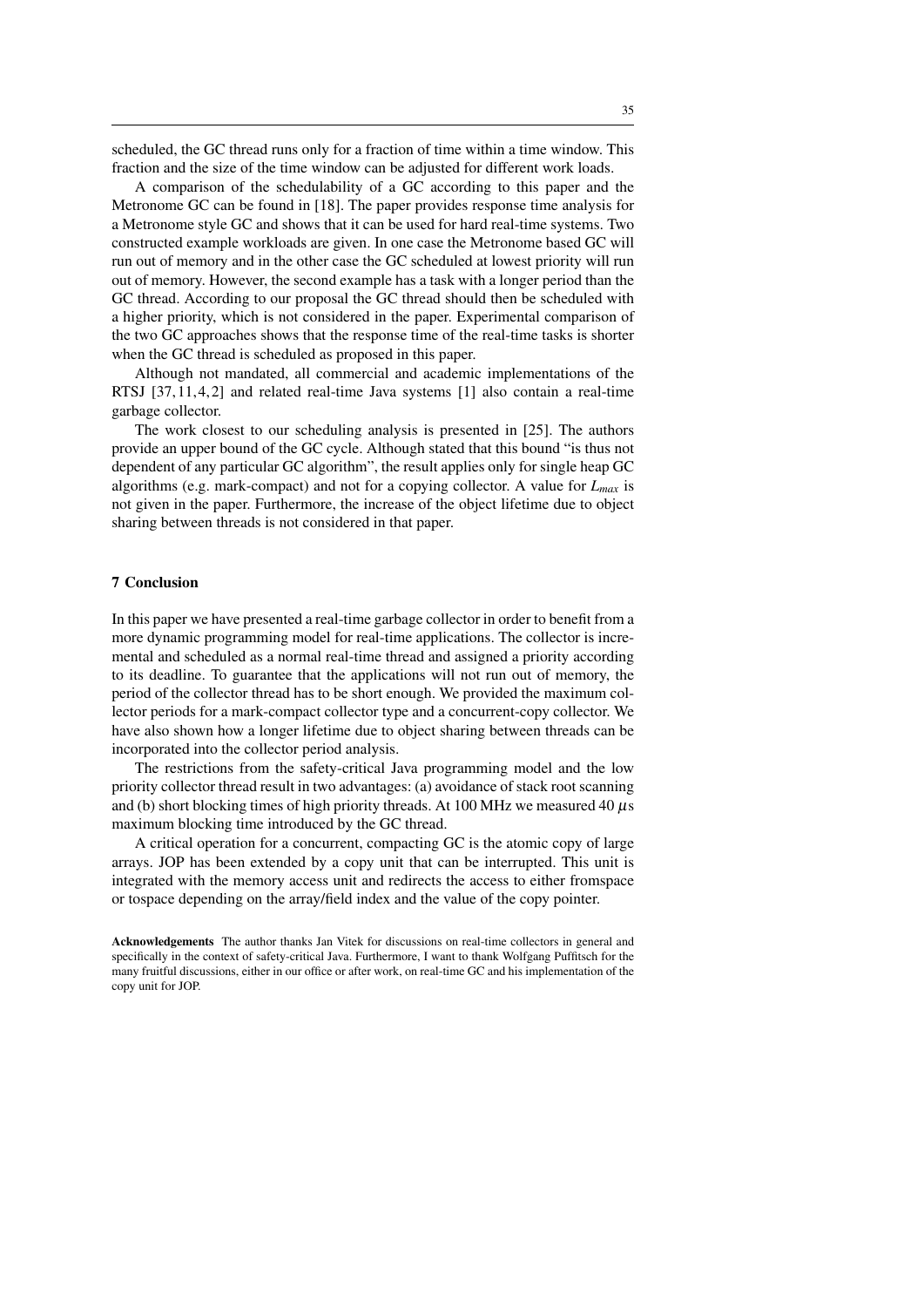## References

- <span id="page-35-20"></span>1. Aonix. Perc pico 1.1 user manual. http://research.aonix.com/jsc/pico-manual.4-19-08.pdf, April 2008.
- <span id="page-35-19"></span>2. Austin Armbruster, Jason Baker, Antonio Cunei, Chapman Flack, David Holmes, Filip Pizlo, Edward Pla, Marek Prochazka, and Jan Vitek. A real-time Java virtual machine with applications in avionics. *Trans. on Embedded Computing Sys.*, 7(1):1–49, 2007.
- <span id="page-35-8"></span>3. N. C. Audsley, A. Burns, M. F. Richardson, and A. J. Wellings. Hard real-time scheduling: The deadline monotonic approach. In *Proceedings 8th IEEE Workshop on Real-Time Operating Systems and Software*, Atalanta, 1991.
- <span id="page-35-18"></span>4. Joshua Auerbach, David F. Bacon, Bob Blainey, Perry Cheng, Michael Dawson, Mike Fulton, David Grove, Darren Hart, and Mark Stoodley. Design and implementation of a comprehensive real-time java virtual machine. In *EMSOFT '07: Proceedings of the 7th ACM & IEEE international conference on Embedded software*, pages 249–258, New York, NY, USA, 2007. ACM.
- <span id="page-35-13"></span>5. David F. Bacon, Perry Cheng, David Grove, Michael Hind, V. T. Rajan, Eran Yahav, Matthias Hauswirth, Christoph M. Kirsch, Daniel Spoonhower, and Martin T. Vechev. High-level real-time programming in java. In *EMSOFT '05: Proceedings of the 5th ACM international conference on Embedded software*, pages 68–78, New York, NY, USA, 2005. ACM Press.
- <span id="page-35-12"></span>6. David F. Bacon, Perry Cheng, and V. T. Rajan. The metronome: A simpler approach to garbage collection in real-time systems. In Robert Meersman and Zahir Tari, editors, *OTM Workshops*, volume 2889 of *Lecture Notes in Computer Science*, pages 466–478. Springer, 2003.
- <span id="page-35-6"></span>7. David F. Bacon, Perry Cheng, and V. T. Rajan. A real-time garbage collector with low overhead and consistent utilization. In *POPL '03: Proceedings of the 30th ACM SIGPLAN-SIGACT symposium on Principles of programming languages*, pages 285–298, New York, NY, USA, 2003. ACM Press.
- <span id="page-35-3"></span>8. Henry G. Baker. List processing in real time on a serial computer. *Commun. ACM*, 21(4):280–294, 1978.
- <span id="page-35-15"></span>9. Henry G. Baker. The treadmill: real-time garbage collection without motion sickness. *SIGPLAN Not.*, 27(3):66–70, 1992.
- <span id="page-35-0"></span>10. Greg Bollella, James Gosling, Benjamin Brosgol, Peter Dibble, Steve Furr, and Mark Turnbull. *The Real-Time Specification for Java*. Java Series. Addison-Wesley, June 2000.
- <span id="page-35-17"></span>11. Gregory Bollella, Bertrand Delsart, Romain Guider, Christophe Lizzi, and Frédéric Parain. Mackinac: Making HotSpot*TM* real-time. In *ISORC*, pages 45–54. IEEE Computer Society, 2005.
- <span id="page-35-10"></span>12. Rodney A. Brooks. Trading data space for reduced time and code space in real-time garbage collection on stock hardware. In Prgrm. Chrm. G. L. Steele, Jr., editor, *LISP and Functional Programming. Conference Record of the 1984 ACM Symposium, Austin, Texas, August 6-8, 1984*, number ISBN 0-89791-142-3, New York, 1984. ACM.
- <span id="page-35-9"></span>13. C. J. Cheney. A nonrecursive list compacting algorithm. *Commun. ACM*, 13(11):677–678, 1970.
- <span id="page-35-2"></span>14. Edsger W. Dijkstra, Leslie Lamport, A. J. Martin, C. S. Scholten, and E. F. M. Steffens. On-the-fly garbage collection: an exercise in cooperation. *Commun. ACM*, 21(11):966–975, 1978.
- <span id="page-35-4"></span>15. Flavius Gruian and Zoran Salcic. Designing a concurrent hardware garbage collector for small embedded systems. In *Proceedings of Advances in Computer Systems Architecture: 10th Asia-Pacific Conference, ACSAC 2005*, pages 281–294. Springer-Verlag GmbH, October 2005.
- <span id="page-35-5"></span>16. Thomas Henties, James J. Hunt, Doug Locke, Kelvin Nilsen, Martin Schoeberl, and Jan Vitek. Java for safety-critical applications. In *2nd International Workshop on the Certification of Safety-Critical Software Controlled Systems (SafeCert 2009)*, York, United Kingdom, Mar. 2009.
- <span id="page-35-14"></span>17. Richard E. Jones and Rafael Lins. *Garbage Collection: Algorithms for Automatic Dynamic Memory Management*. Wiley, Chichester, July 1996. With a chapter on Distributed Garbage Collection by R. Lins.
- <span id="page-35-16"></span>18. Tomas Kalibera, Filip Pizlo, Antony L. Hosking, and Jan Vitek. Scheduling hard real-time garbage ´ collection. In *Proceedings of the 30th IEEE Real-Time Systems Symposium, RTSS 2009, Washington, DC, USA, 1-4 December 2009*, pages 81–92. IEEE Computer Society, 2009.
- <span id="page-35-7"></span>19. C. L. Liu and James W. Layland. Scheduling algorithms for multiprogramming in a hard-real-time environment. *J. ACM*, 20(1):46–61, 1973.
- <span id="page-35-1"></span>20. Albert F. Niessner and Edward G. Benowitz. RTSJ memory areas and their affects on the performance of a flight-like attitude control system. In *Workshop on Java Technologies for Real-Time and Embedded Systems (JTRES), LNCS*, 2003.
- <span id="page-35-11"></span>21. S. C. North and J. H. Reppy. Concurrent garbage collection on stock hardware. In G. Kahn, editor, *Functional Programming Languages and Computer Architecture*, pages 113–133. Springer-Verlag, 1987. Lecture Notes in Computer Science 274; Proceedings of Conference held at Portland, OR.